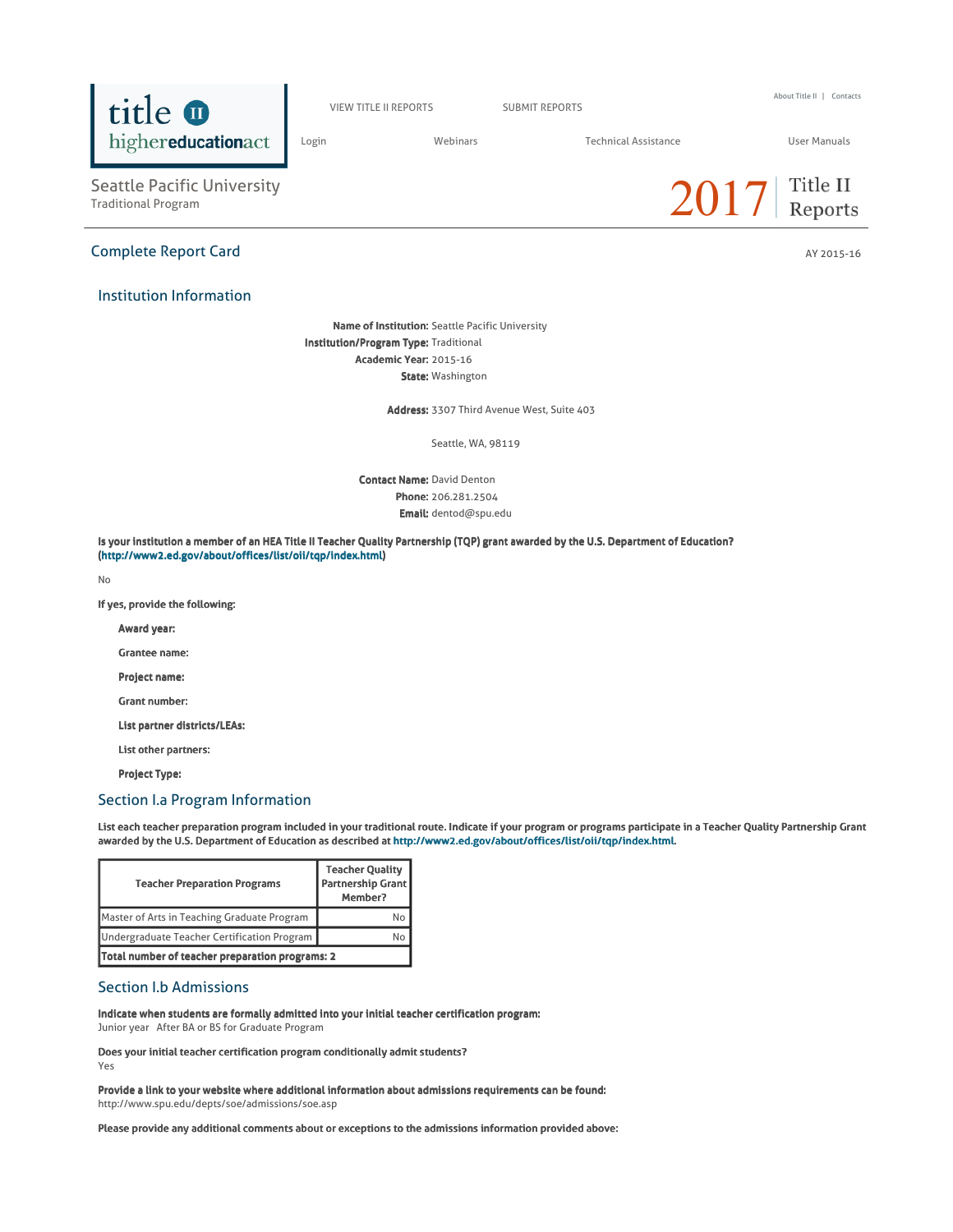traditional graduate teacher certification program.

Graduate students who do not have all application information complete may be admitted on probation. All application requirements must be satisfactorily met by the end of the first year of a two year program.

There are two traditional teacher preparation programs: one at the undergraduate level and one at the graduate level. The Master of Arts in Teaching(MAT) is a

# Section I.b Undergraduate Requirements

### Please provide the following information about your teacher preparation program's entry and exit requirements. (§205(a)(1)(C)(i))

## Are there initial teacher certification programs at the undergraduate level?

Yes

If yes, for each element listed below, indicate if it is required for admission into or exit from any of your teacher preparation program(s) at the Undergraduate level.

| <b>Element</b>                                                          | Required for Entry Required for Exit |     |
|-------------------------------------------------------------------------|--------------------------------------|-----|
| Transcript                                                              | Yes                                  | Yes |
| Fingerprint check                                                       | Yes                                  | Yes |
| Background check                                                        | Yes                                  | Yes |
| Minimum number of courses/credits/semester hours completed              | Yes                                  | Yes |
| Minimum GPA                                                             | Yes                                  | Yes |
| Minimum GPA in content area coursework                                  | Yes                                  | Yes |
| Minimum GPA in professional education coursework                        | Yes                                  | Yes |
| Minimum ACT score                                                       | No                                   | No  |
| Minimum SAT score                                                       | No                                   | No  |
| Minimum basic skills test score                                         | Yes                                  | Yes |
| Subject area/academic content test or other subject matter verification | Yes                                  | Yes |
| Recommendation(s)                                                       | No                                   | No  |
| Essay or personal statement                                             | No                                   | No  |
| Interview                                                               | Yes                                  | No  |
| Other passing edTPA                                                     | No                                   | Yes |

What is the minimum GPA required for admission into the program?

3

What was the median GPA of individuals accepted into the program in academic year 2015-16

3.59

What is the minimum GPA required for completing the program?

3

What was the median GPA of individuals completing the program in academic year 2015-16

3.66

Please provide any additional comments about the information provided above:

# Section I.b Postgraduate Requirements

Please provide the following information about your teacher preparation program's entry and exit requirements. (§205(a)(1)(C)(i))

Are there initial teacher certification programs at the postgraduate level?

Yes

If yes, for each element listed below, indicate if it is required for admission into or exit from any of your teacher preparation program(s) at the Postgraduate level.

| <b>Element</b>                                             | <b>Required for Entry Required for Exit</b> |     |
|------------------------------------------------------------|---------------------------------------------|-----|
| Transcript                                                 | Yes                                         | Yes |
| Fingerprint check                                          | Yes                                         | Yes |
| <b>Background check</b>                                    | Yes                                         | Yes |
| Minimum number of courses/credits/semester hours completed | Yes                                         | Yes |
| Minimum GPA                                                | Yes                                         | Yes |
| Minimum GPA in content area coursework                     | Yes                                         | Yes |
| Minimum GPA in professional education coursework           | Yes                                         | Yes |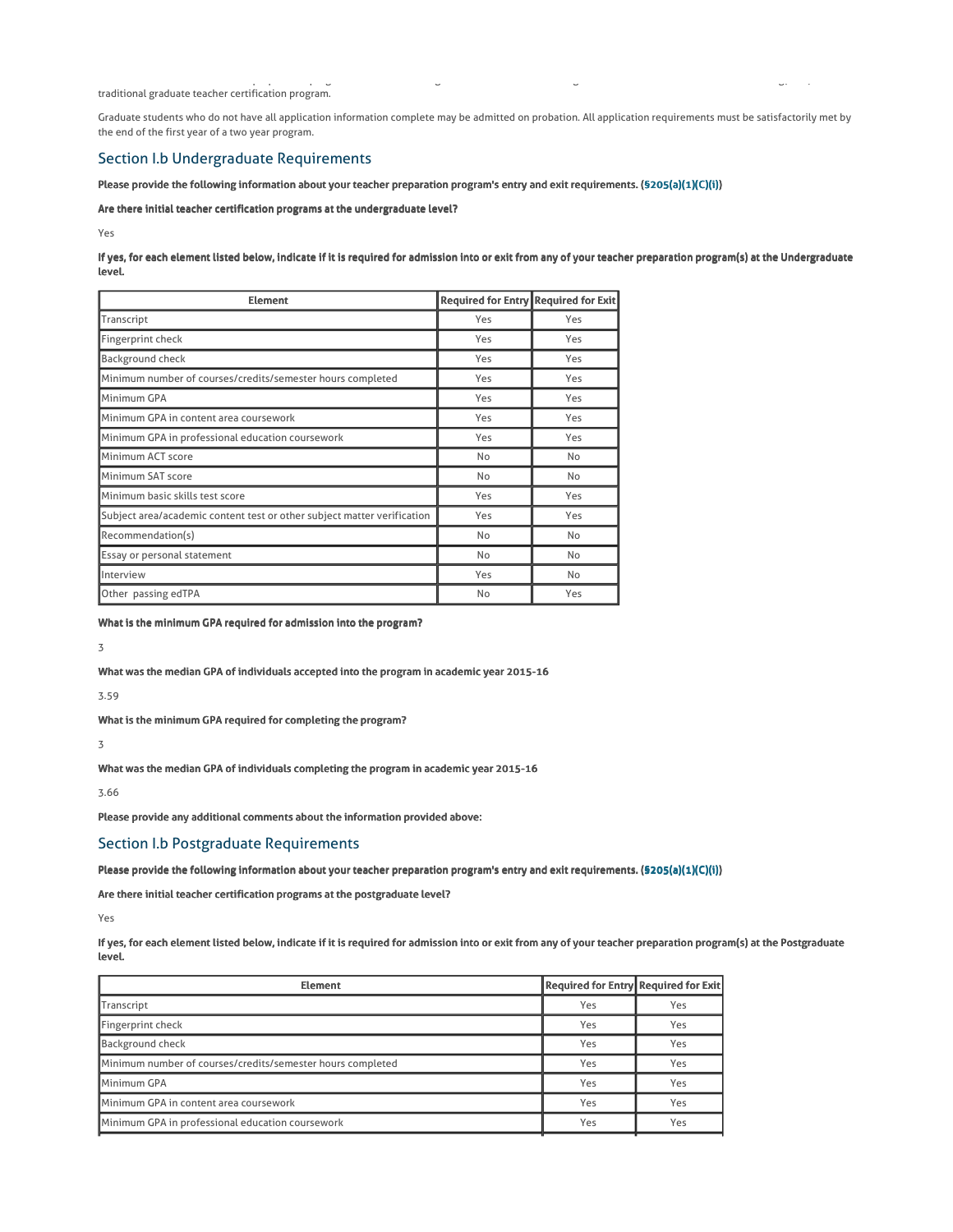| Minimum SAT score                                                                                   | No  | No  |
|-----------------------------------------------------------------------------------------------------|-----|-----|
| Minimum basic skills test score                                                                     | Yes | Yes |
| Subject area/academic content test or other subject matter verification                             | Yes | Yes |
| Recommendation(s)                                                                                   | Yes | No  |
| Essay or personal statement                                                                         | Yes | No  |
| Interview                                                                                           | Yes | No  |
| <b>Other GRE or Millers Analogy required for admission if cum GPA lower than 3.0; passing edTPA</b> | Yes | Yes |

What is the minimum GPA required for admission into the program?

3

### What was the median GPA of individuals accepted into the program in academic year 2015-16

3.34

What is the minimum GPA required for completing the program?

3

# What was the median GPA of individuals completing the program in academic year 2015-16

3.93

### Please provide any additional comments about the information provided above:

Note, the admission GPA for Title II Traditional report 2014-2015 showed a median admission GPA of 3.34. The admission GPA for 2015-2016 happened to be the same, 3.34.

# Section I.c Enrollment

Provide the number of students in the teacher preparation program in the following categories. Note that you must report on the number of students by ethnicity and race separately. Individuals who are non-Hispanic/Latino will be reported in one of the race categories. Also note that individuals can belong to one or more racial groups, so the sum of the members of each racial category may not necessarily add up to the total number of students enrolled.

For the purpose of Title II reporting, an enrolled student is defined as a student who has been admitted to a teacher preparation program, but who has not completed the program during the academic year being reported. An individual who completed the program during the academic year being reported is counted as a program completer and not an enrolled student.

#### Additional guidance on reporting race and ethnicity data.

| Total number of students enrolled in 2015-16:<br>100   |  |
|--------------------------------------------------------|--|
| Unduplicated number of males enrolled in 2015-16:      |  |
| Unduplicated number of females enrolled in 2015-16: 84 |  |

| 2015-16                                    | Number enrolled          |
|--------------------------------------------|--------------------------|
| Ethnicity                                  |                          |
| Hispanic/Latino of any race:               | 6                        |
| Race                                       |                          |
| American Indian or Alaska Native:          |                          |
| Asian:                                     | 4                        |
| Black or African American:                 | $\overline{\phantom{a}}$ |
| Native Hawaiian or Other Pacific Islander: |                          |
| White:                                     | 55                       |
| Two or more races:                         | ᅐ                        |

# Section I.d Supervised Clinical Experience

Provide the following information about supervised clinical experience in 2015-16.

| Average number of clock hours of supervised clinical experience required prior to student teaching             | 60  |
|----------------------------------------------------------------------------------------------------------------|-----|
| Average number of clock hours required for student teaching                                                    | 750 |
| Average number of clock hours required for mentoring/induction support                                         | 30  |
| Number of full-time equivalent faculty supervising clinical experience during this academic year               |     |
| Number of adjunct faculty supervising clinical experience during this academic year (IHE and PreK-12 staff) 20 |     |
| Number of students in supervised clinical experience during this academic year                                 |     |

Please provide any additional information about or descriptions of the supervised clinical experiences: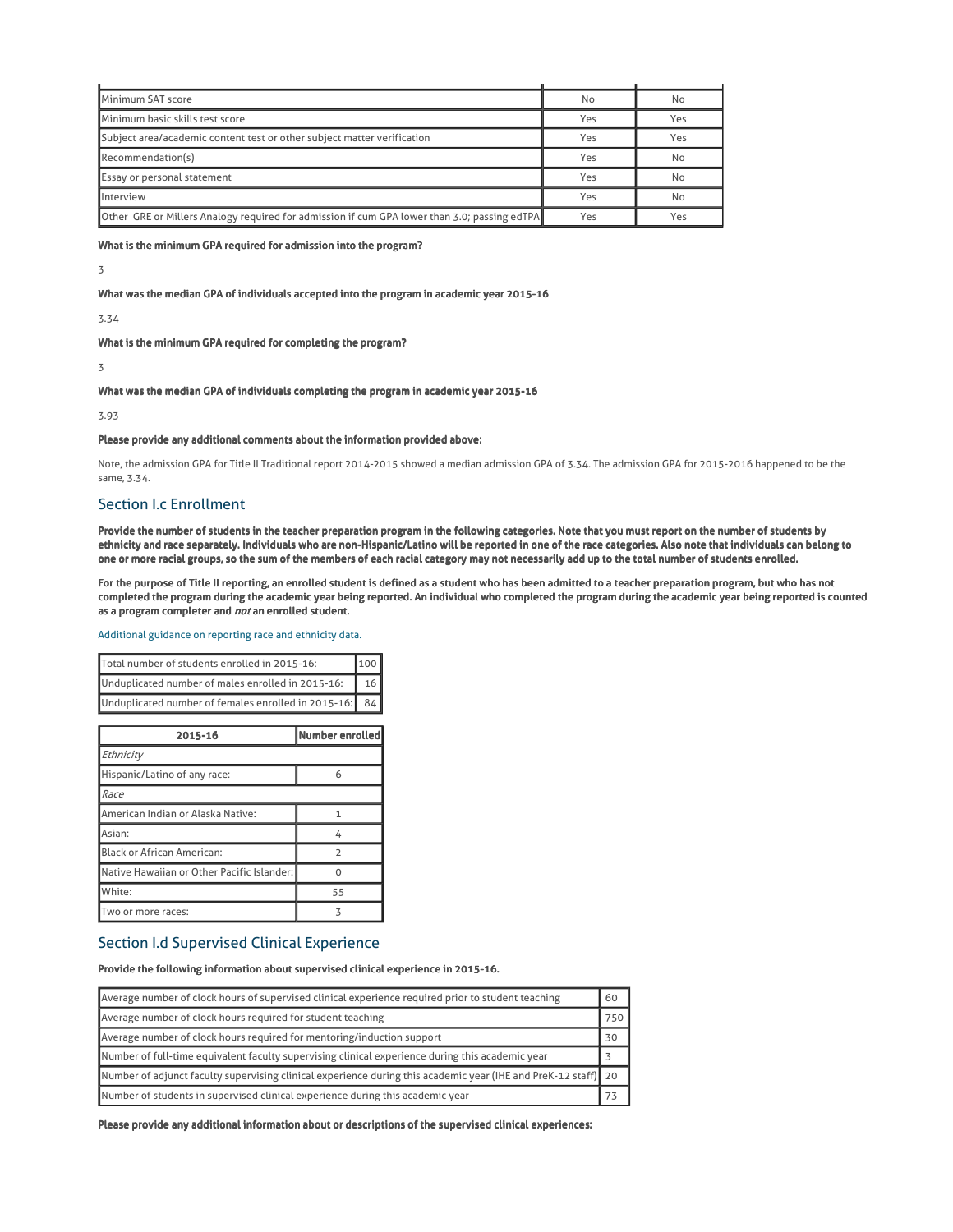Traditional graduate and undergraduate program have slightly different requirements for field experience and supervised clinical student teaching. For example, undergraduates complete 20 weeks of supervised clinical practice, while graduates complete 14 weeks. Both graduates and undergraduates are required to complete at least 60 hours of field experience prior to student teaching.

# Section I.e Teachers Prepared by Subject Area

Please provide the number of teachers prepared by subject area for academic year 2015-16. For the purposes of this section, number prepared means the number of program completers. "Subject area" refers to the subject area(s) an individual has been prepared to teach. An individual can be counted in more than one subject area. If no individuals were prepared in a particular subject area, please leave that cell blank. (§205(b)(1)(H))

| <b>Subject Area</b>                                                      | <b>Number Prepared</b> |
|--------------------------------------------------------------------------|------------------------|
| <b>Education - General</b>                                               |                        |
| Teacher Education - Special Education                                    | 16                     |
| Teacher Education - Early Childhood Education                            |                        |
| Teacher Education - Elementary Education                                 | 31                     |
| Teacher Education - Junior High/Intermediate/Middle School Education     |                        |
| Teacher Education - Secondary Education                                  |                        |
| Teacher Education - Multiple Levels                                      |                        |
| Teacher Education - Agriculture                                          |                        |
| Teacher Education - Art                                                  |                        |
| <b>Teacher Education - Business</b>                                      |                        |
| Teacher Education - English/Language Arts                                | 13                     |
| Teacher Education - Foreign Language                                     | 1                      |
| <b>Teacher Education - Health</b>                                        | 3                      |
| Teacher Education - Family and Consumer Sciences/Home Economics          |                        |
| Teacher Education - Technology Teacher Education/Industrial Arts         |                        |
| <b>Teacher Education - Mathematics</b>                                   | 5                      |
| <b>Teacher Education - Music</b>                                         | 8                      |
| Teacher Education - Physical Education and Coaching                      | 3                      |
| Teacher Education - Reading                                              |                        |
| Teacher Education - Science Teacher Education/General Science            | 1                      |
| Teacher Education - Social Science                                       |                        |
| <b>Teacher Education - Social Studies</b>                                | 4                      |
| Teacher Education - Technical Education                                  |                        |
| Teacher Education - Computer Science                                     |                        |
| Teacher Education - Biology                                              | 1                      |
| Teacher Education - Chemistry                                            | 1                      |
| Teacher Education - Drama and Dance                                      |                        |
| Teacher Education - French                                               |                        |
| Teacher Education - German                                               |                        |
| Teacher Education - History                                              | 6                      |
| Teacher Education - Physics                                              |                        |
| Teacher Education - Spanish                                              |                        |
| Teacher Education - Speech                                               |                        |
| <b>Teacher Education - Geography</b>                                     |                        |
| Teacher Education - Latin                                                |                        |
| Teacher Education - Psychology                                           |                        |
| Teacher Education - Earth Science                                        |                        |
| Teacher Education - English as a Second Language                         | 5                      |
| Teacher Education - Bilingual, Multilingual, and Multicultural Education |                        |
| <b>Education - Other</b>                                                 |                        |
| Specify:                                                                 |                        |

# Section I.e Teachers Prepared by Academic Major

Please provide the number of teachers prepared by academic major for academic year 2015-16. For the purposes of this section, number prepared means the number of program completers. "Academic major" refers to the actual major(s) declared by the program completer. An individual can be counted in more than one academic major. If no individuals were prepared in a particular academic major, please leave that cell blank. (§205(b)(1)(H))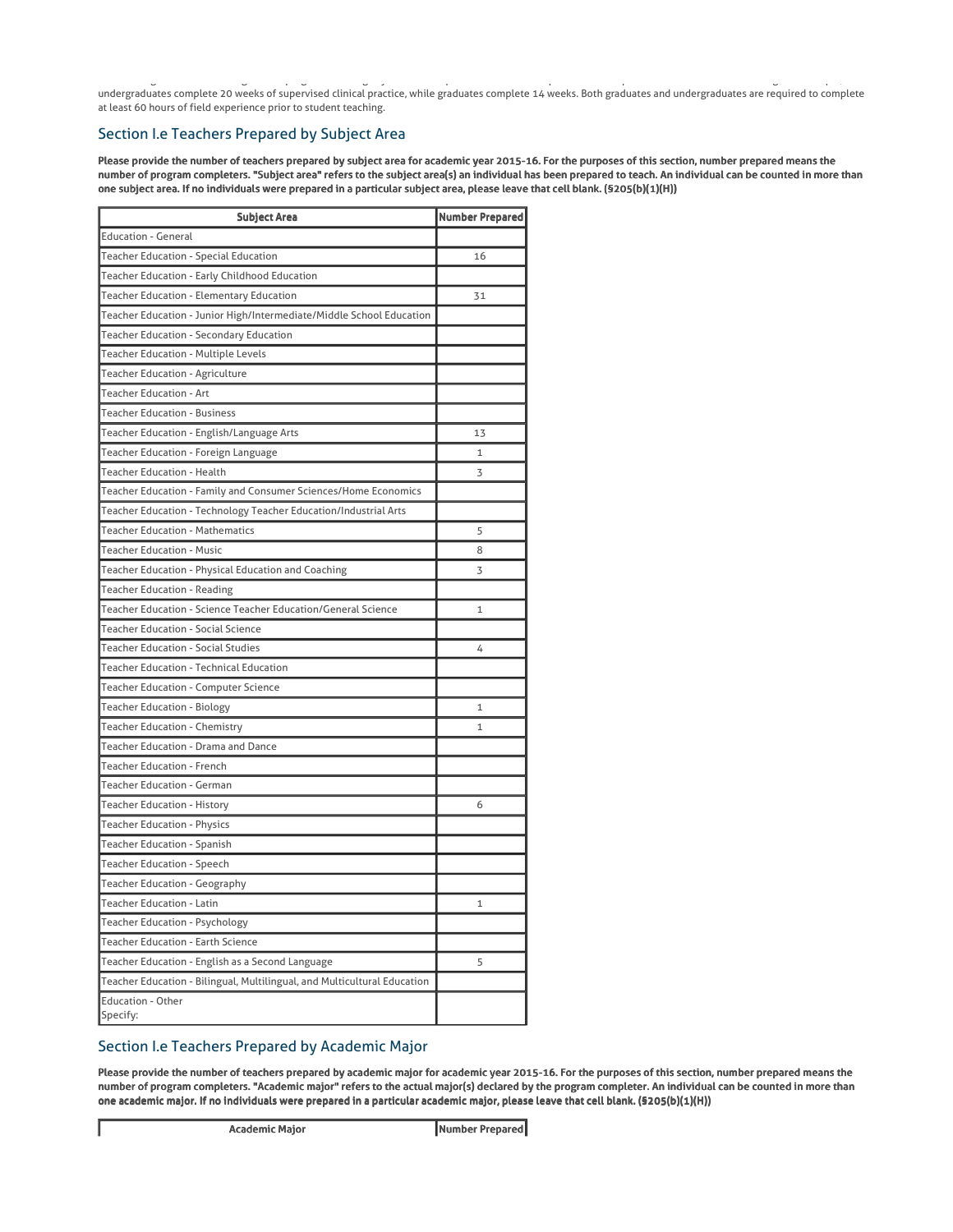| בטטעפנוטון השכווכופג                                                       |                |
|----------------------------------------------------------------------------|----------------|
| Teacher Education - Special Education                                      | 12             |
| Teacher Education - Early Childhood Education                              |                |
| Teacher Education - Elementary Education                                   |                |
| Teacher Education - Junior High/Intermediate/Middle School Education       |                |
| Teacher Education - Secondary Education                                    |                |
| Teacher Education - Agriculture                                            |                |
| Teacher Education - Art                                                    |                |
| <b>Teacher Education - Business</b>                                        |                |
| Teacher Education - English/Language Arts                                  |                |
| Teacher Education - Foreign Language                                       |                |
| <b>Teacher Education - Health</b>                                          |                |
| Teacher Education - Family and Consumer Sciences/Home Economics            |                |
| Teacher Education - Technology Teacher Education/Industrial Arts           |                |
| <b>Teacher Education - Mathematics</b>                                     |                |
| <b>Teacher Education - Music</b>                                           | 2              |
| Teacher Education - Physical Education and Coaching                        |                |
| Teacher Education - Reading                                                |                |
| Teacher Education - Science                                                |                |
| Teacher Education - Social Science                                         |                |
| Teacher Education - Social Studies                                         |                |
| Teacher Education - Technical Education                                    |                |
| Teacher Education - Computer Science                                       |                |
| <b>Teacher Education - Biology</b>                                         |                |
| <b>Teacher Education - Chemistry</b>                                       |                |
| Teacher Education - Drama and Dance                                        |                |
| Teacher Education - French                                                 |                |
| Teacher Education - German                                                 |                |
|                                                                            |                |
| Teacher Education - History                                                |                |
| Teacher Education - Physics                                                |                |
| Teacher Education - Spanish<br>Teacher Education - Speech                  |                |
|                                                                            |                |
| <b>Teacher Education - Geography</b><br>Teacher Education - Latin          |                |
|                                                                            | $\mathbf{1}$   |
| <b>Teacher Education - Psychology</b><br>Teacher Education - Earth Science |                |
|                                                                            |                |
| Teacher Education - English as a Second Language                           |                |
| Teacher Education - Bilingual, Multilingual, and Multicultural Education   |                |
| <b>Education - Curriculum and Instruction</b>                              |                |
| Education - Social and Philosophical Foundations of Education              |                |
| Liberal Arts/Humanities                                                    |                |
| Psychology                                                                 |                |
| Social Sciences                                                            |                |
| Anthropology                                                               |                |
| Economics                                                                  |                |
| Geography and Cartography                                                  |                |
| <b>Political Science and Government</b>                                    |                |
| Sociology                                                                  |                |
| Visual and Performing Arts                                                 |                |
| History                                                                    | $\overline{2}$ |
| Foreign Languages                                                          |                |
| Family and Consumer Sciences/Human Sciences                                |                |
| English Language/Literature                                                |                |
| Philosophy and Religious Studies                                           |                |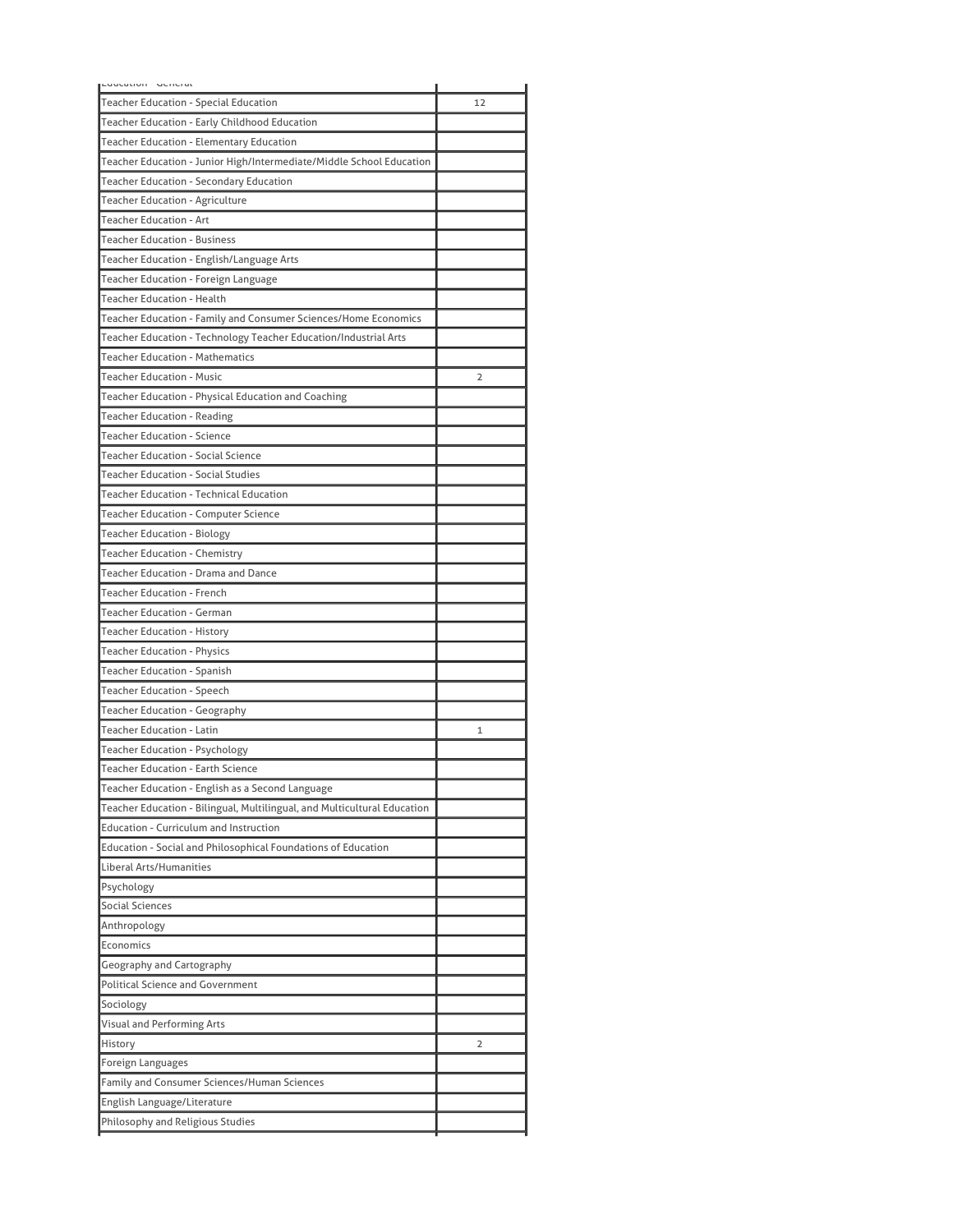| Communication or Journalism                                               |    |
|---------------------------------------------------------------------------|----|
| Engineering                                                               |    |
| Biology                                                                   |    |
| Mathematics and Statistics                                                |    |
| <b>Physical Sciences</b>                                                  |    |
| <b>Astronomy and Astrophysics</b>                                         |    |
| Atmospheric Sciences and Meteorology                                      |    |
| Chemistry                                                                 |    |
| <b>Geological and Earth Sciences/Geosciences</b>                          |    |
| Physics                                                                   |    |
| <b>Business/Business Administration/Accounting</b>                        |    |
| <b>Computer and Information Sciences</b>                                  |    |
| Other<br>Specify: Integrated Studies (for earning Elementary Endorsement) | 16 |

# Section I.f Program Completers

Provide the total number of teacher preparation program completers in each of the following academic years:

2015-16: 68

2014-15: 72

2013-14: 62

# Section II Annual Goals - Mathematics

Each institution of higher education (IHE) that conducts a traditional teacher preparation program (including programs that offer any ongoing professional development programs) or alternative route to state credential program, and that enrolls students receiving Federal assistance under this Act, shall set annual quantifiable goals for increasing the number of prospective teachers trained in teacher shortage areas designated by the Secretary or by the state educational agency, including mathematics, science, special education, and instruction of limited English proficient students. (§205(a)(1)(A)(ii), §206(a))

Information about teacher shortage areas can be found at http://www2.ed.gov/about/offices/list/ope/pol/tsa.html.

Please provide the information below about your program's goals to increase the number of prospective teachers in mathematics in each of three academic years.

#### Academic year 2015-16

Did your program prepare teachers in mathematics in 2015-16?

Yes

How many prospective teachers did your program plan to add in mathematics in 2015-16?

3

Did your program meet the goal for prospective teachers set in mathematics in 2015-16?

Yes

Description of strategies used to achieve goal, if applicable:

Recruiting candidates into shortage areas. Counseling enrolled candidates to add endorsements based on meeting content preparation requirements.

Description of steps to improve performance in meeting goal or lessons learned in meeting goal, if applicable:

Provide any additional comments, exceptions and explanations below:

Academic year 2016-17

Is your program preparing teachers in mathematics in 2016-17?

Yes

How many prospective teachers did your program plan to add in mathematics in 2016-17?

7

## Provide any additional comments, exceptions and explanations below:

Program administrators continue to encourage candidates to earn endorsements in shortage areas, such as mathematics.

## Academic year 2017-18

Will your program prepare teachers in mathematics in 2017-18?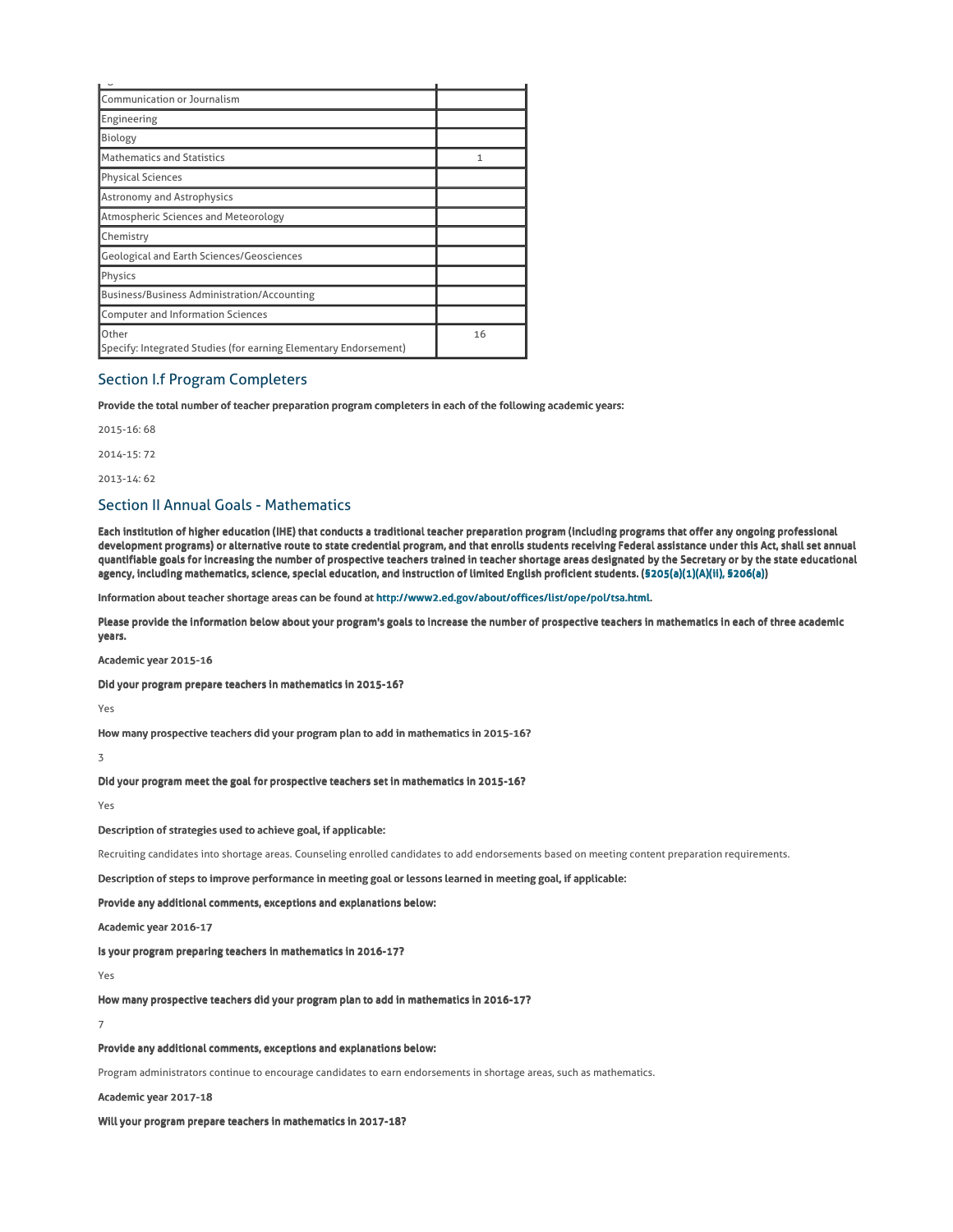How many prospective teachers does your program plan to add in mathematics in 2017-18?

## 7

Provide any additional comments, exceptions and explanations below:

# Section II Annual Goals - Science

Each institution of higher education (IHE) that conducts a traditional teacher preparation program (including programs that offer any ongoing professional development programs) or alternative route to state credential program, and that enrolls students receiving Federal assistance under this Act, shall set annual quantifiable goals for increasing the number of prospective teachers trained in teacher shortage areas designated by the Secretary or by the state educational agency, including mathematics, science, special education, and instruction of limited English proficient students. (§205(a)(1)(A)(ii), §206(a))

Information about teacher shortage areas can be found at http://www2.ed.gov/about/offices/list/ope/pol/tsa.html.

Please provide the information below about your program's goals to increase the number of prospective teachers in science in each of three academic years.

### Academic year 2015-16

Did your program prepare teachers in science in 2015-16?

#### Yes

How many prospective teachers did your program plan to add in science in 2015-16?

### $\overline{\mathbf{z}}$

Did your program meet the goal for prospective teachers set in science in 2015-16?

#### Yes

Description of strategies used to achieve goal, if applicable:

Program administrators continue to encourage candidates to earn endorsements in shortage areas.

## Description of steps to improve performance in meeting goal or lessons learned in meeting goal, if applicable:

Provide any additional comments, exceptions and explanations below:

## Academic year 2016-17

Is your program preparing teachers in science in 2016-17?

#### Yes

How many prospective teachers did your program plan to add in science in 2016-17?

#### 1

Provide any additional comments, exceptions and explanations below:

Program administrators continue to encourage candidates to earn endorsements in shortage areas.

#### Academic year 2017-18

Will your program prepare teachers in science in 2017-18?

### Yes

How many prospective teachers does your program plan to add in science in 2017-18?

## 5

Provide any additional comments, exceptions and explanations below:

Program administrators continue to encourage candidates to earn endorsements in shortage areas.

# Section II Annual Goals - Special Education

Each institution of higher education (IHE) that conducts a traditional teacher preparation program (including programs that offer any ongoing professional development programs) or alternative route to state credential program, and that enrolls students receiving Federal assistance under this Act, shall set annual quantifiable goals for increasing the number of prospective teachers trained in teacher shortage areas designated by the Secretary or by the state educational agency, including mathematics, science, special education, and instruction of limited English proficient students. (§205(a)(1)(A)(ii), §206(a))

Information about teacher shortage areas can be found at http://www2.ed.gov/about/offices/list/ope/pol/tsa.html.

Please provide the information below about your program's goals to increase the number of prospective teachers in special education in each of three academic years.

### Academic year 2015-16

Did your program prepare teachers in special education in 2015-16?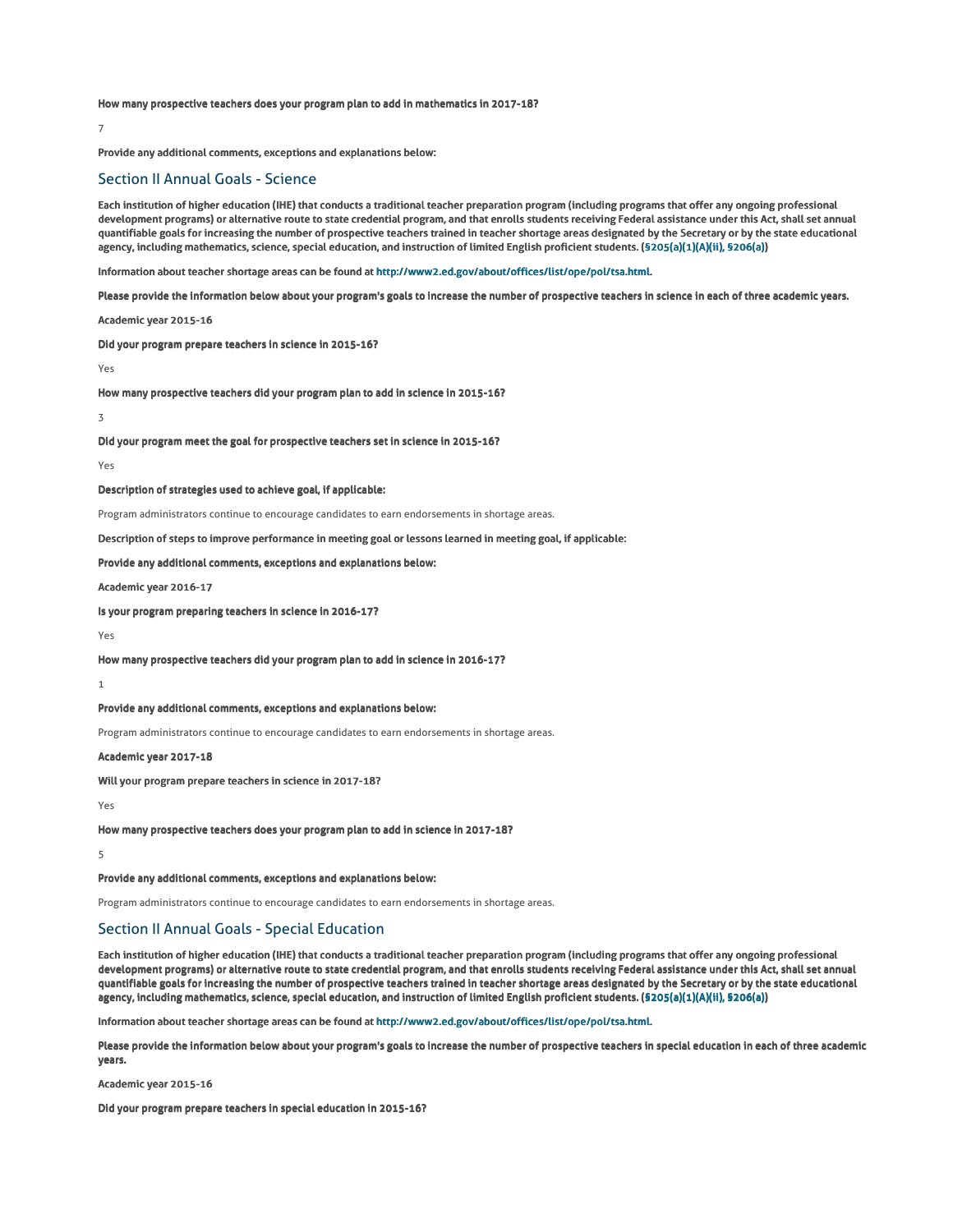How many prospective teachers did your program plan to add in special education in 2015-16?

6

Did your program meet the goal for prospective teachers set in special education in 2015-16?

Yes

Description of strategies used to achieve goal, if applicable:

Program administrators continue to encourage candidates to earn endorsements in shortage areas.

## Description of steps to improve performance in meeting goal or lessons learned in meeting goal, if applicable:

Provide any additional comments, exceptions and explanations below:

Program administrators continue to encourage candidates to earn endorsements in shortage areas.

## Academic year 2016-17

Is your program preparing teachers in special education in 2016-17?

Yes

How many prospective teachers did your program plan to add in special education in 2016-17?

7

Provide any additional comments, exceptions and explanations below:

Program administrators continue to encourage candidates to earn endorsements in shortage areas.

Academic year 2017-18

Will your program prepare teachers in special education in 2017-18?

Yes

How many prospective teachers does your program plan to add in special education in 2017-18?

7

### Provide any additional comments, exceptions and explanations below:

Program administrators continue to encourage candidates to earn endorsements in shortage areas.

# Section II Annual Goals - Instruction of Limited English Proficient Students

Each institution of higher education (IHE) that conducts a traditional teacher preparation program (including programs that offer any ongoing professional development programs) or alternative route to state credential program, and that enrolls students receiving Federal assistance under this Act, shall set annual quantifiable goals for increasing the number of prospective teachers trained in teacher shortage areas designated by the Secretary or by the state educational agency, including mathematics, science, special education, and instruction of limited English proficient students. (§205(a)(1)(A)(ii), §206(a))

Information about teacher shortage areas can be found at http://www2.ed.gov/about/offices/list/ope/pol/tsa.html.

Please provide the information below about your program's goals to increase the number of prospective teachers in instruction of limited English proficient students in each of three academic years.

## Academic year 2015-16

Did your program prepare teachers in instruction of limited English proficient students in 2015-16?

Yes

How many prospective teachers did your program plan to add in instruction of limited English proficient students in 2015-16?

3

Did your program meet the goal for prospective teachers set in instruction of limited English proficient students in 2015-16?

## Yes

Description of strategies used to achieve goal, if applicable:

Program administrators continue to encourage candidates to earn endorsements in shortage areas.

Description of steps to improve performance in meeting goal or lessons learned in meeting goal, if applicable:

Provide any additional comments, exceptions and explanations below:

Academic year 2016-17

Is your program preparing teachers in instruction of limited English proficient students in 2016-17?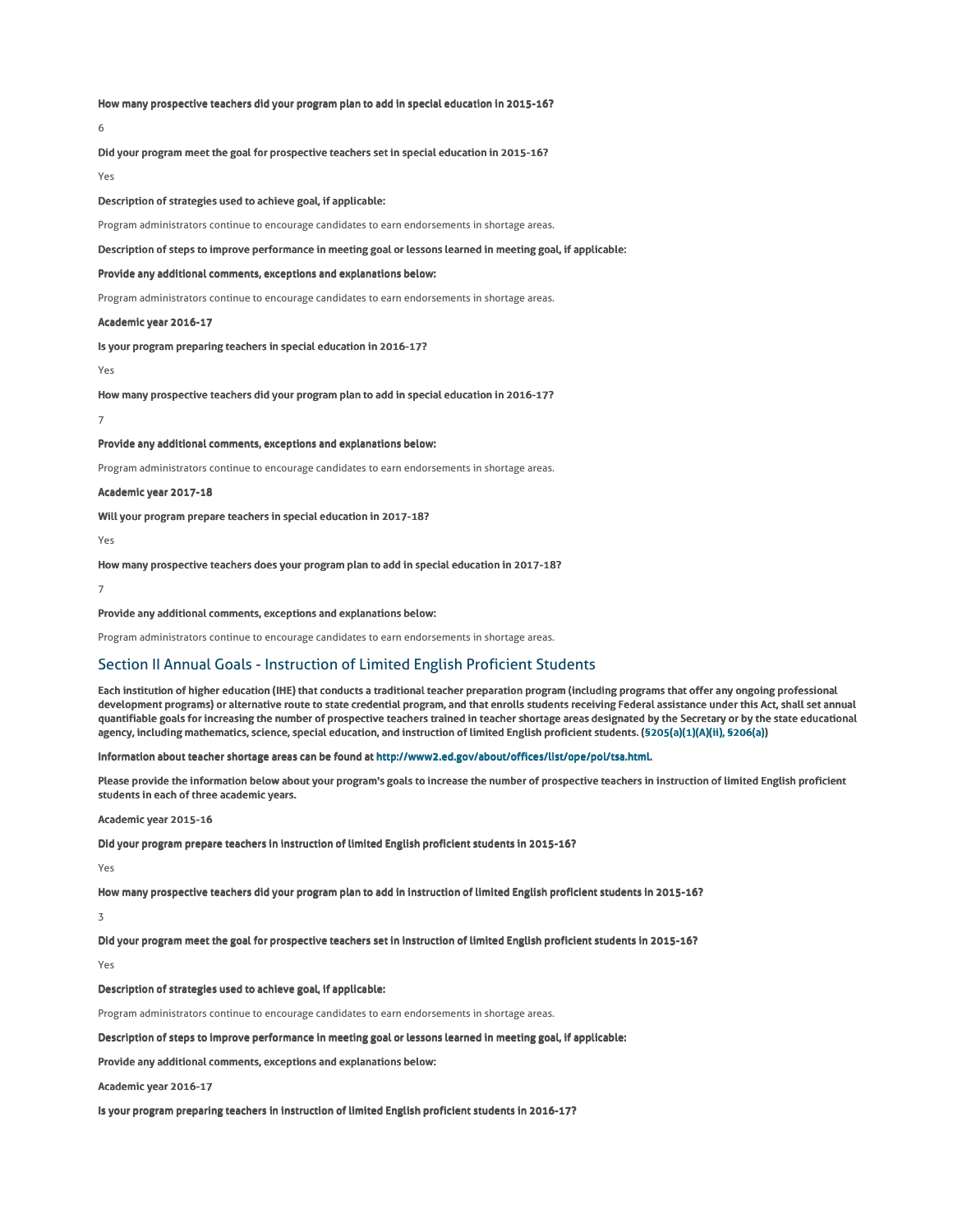## How many prospective teachers did your program plan to add in instruction of limited English proficient students in 2016-17?

3

# Provide any additional comments, exceptions and explanations below:

Program administrators continue to encourage candidates to earn endorsements in shortage areas.

## Academic year 2017-18

Will your program prepare teachers in instruction of limited English proficient students in 2017-18?

Yes

How many prospective teachers does your program plan to add in instruction of limited English proficient students in 2017-18?

1

Provide any additional comments, exceptions and explanations below:

# Section II Assurances

Please certify that your institution is in compliance with the following assurances. (§205(a)(1)(A)(iii), §206(b)) Note: Be prepared to provide documentation and evidence for your responses, when requested, to support the following assurances.

Preparation responds to the identified needs of the local educational agencies or States where the program completers are likely to teach, based on past hiring and recruitment trends.

Yes

Preparation is closely linked with the needs of schools and the instructional decisions new teachers face in the classroom. Yes

Prospective special education teachers are prepared in core academic subjects and to instruct in core academic subjects. Yes

Prospective general education teachers are prepared to provide instruction to students with disabilities. Yes

Prospective general education teachers are prepared to provide instruction to limited English proficient students. Yes

Prospective general education teachers are prepared to provide instruction to students from low-income families.

Yes

#### Prospective teachers are prepared to effectively teach in urban and rural schools, as applicable. Yes

## Describe your institution's most successful strategies in meeting the assurances listed above:

We have designed specific courses to address English Language Learners and Special Education knowledge and skills as well as refining syllabi of existing courses to include relevant and critical information. We continue to work with our partner placement districts and schools to provide experiences for our teacher candidates in diverse settings.

# Section III Assessment Pass Rates

| Assessment code - Assessment name<br><b>Test Company</b><br>Group                               | <b>Number</b><br>taking<br>tests | Avg.<br>scaled<br>score | <b>Number</b><br>passing<br>tests | <b>Pass</b><br>rate<br>(%) |
|-------------------------------------------------------------------------------------------------|----------------------------------|-------------------------|-----------------------------------|----------------------------|
| 22-BIOLOGY<br>Evaluation Systems group of Pearson<br>Other enrolled students                    | 3                                |                         |                                   |                            |
| 22-BIOLOGY<br><b>Evaluation Systems group of Pearson</b><br>All program completers, 2014-15     | $\mathbf{1}$                     |                         |                                   |                            |
| 22-BIOLOGY<br>Evaluation Systems group of Pearson<br>All program completers, 2013-14            | 3                                |                         |                                   |                            |
| 23 - CHEMISTRY<br>Evaluation Systems group of Pearson<br>Other enrolled students                | $\overline{2}$                   |                         |                                   |                            |
| 23-CHEMISTRY<br>Evaluation Systems group of Pearson<br>All program completers, 2015-16          | 1                                |                         |                                   |                            |
| 23 - CHEMISTRY<br><b>Evaluation Systems group of Pearson</b><br>All program completers, 2013-14 | $\overline{2}$                   |                         |                                   |                            |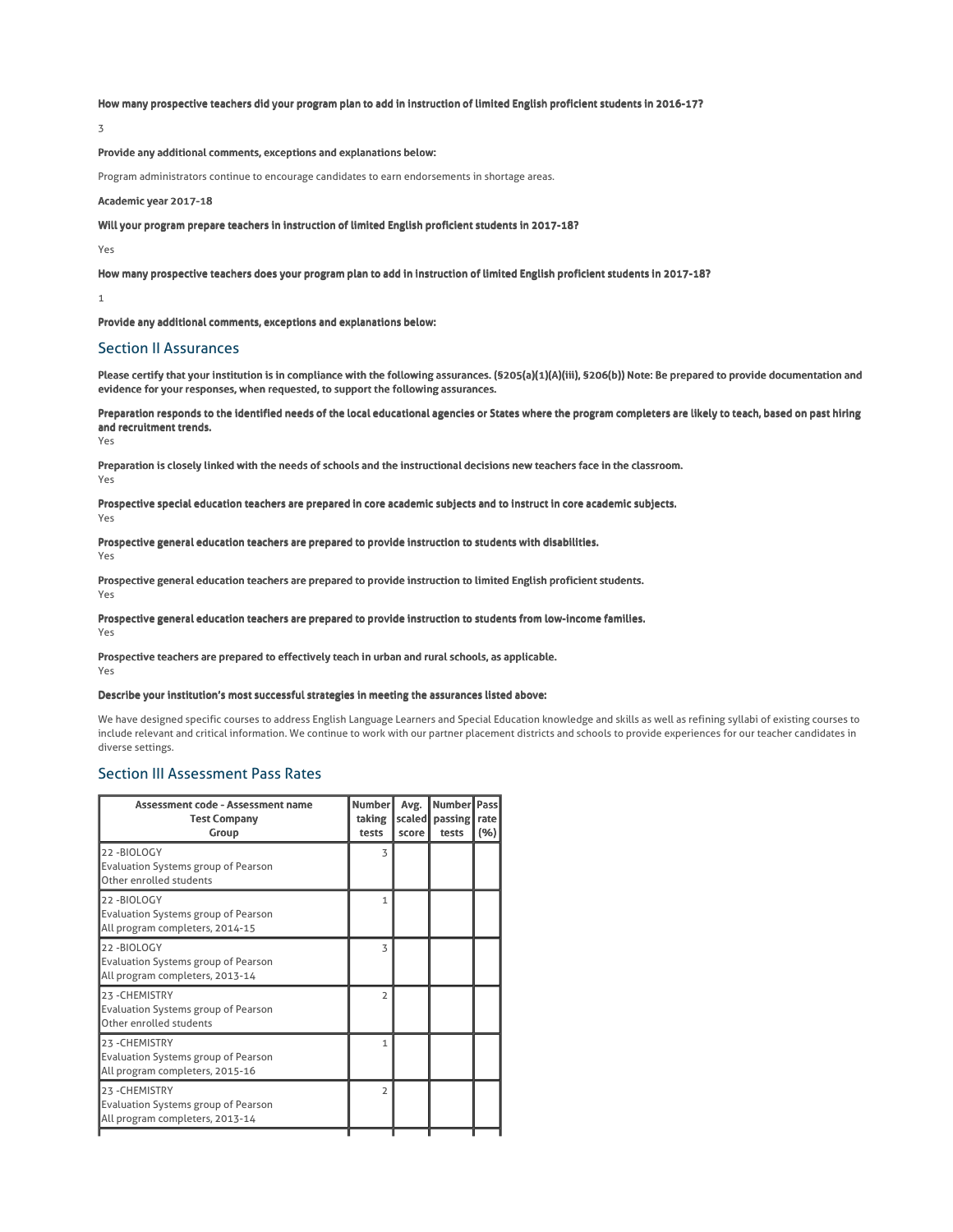| Evaluation Systems group of Pearson<br>All program completers, 2015-16                                            |                |     |    |     |
|-------------------------------------------------------------------------------------------------------------------|----------------|-----|----|-----|
| 100 - DESIGNATED WORLD LANGUAGES                                                                                  | $\mathbf{1}$   |     |    |     |
| Evaluation Systems group of Pearson<br>All enrolled students who have completed all noncl                         |                |     |    |     |
| 100 - DESIGNATED WORLD LANGUAGES<br><b>Evaluation Systems group of Pearson</b>                                    | 3              |     |    |     |
| Other enrolled students                                                                                           |                |     |    |     |
| 100 - DESIGNATED WORLD LANGUAGES<br>Evaluation Systems group of Pearson                                           | 1              |     |    |     |
| All program completers, 2015-16                                                                                   |                |     |    |     |
| 100 - DESIGNATED WORLD LANGUAGES<br>Evaluation Systems group of Pearson                                           | 1              |     |    |     |
| All program completers, 2014-15                                                                                   |                |     |    |     |
| 101 - DESIGNATED WORLD LANGUAGES: LATIN<br>Evaluation Systems group of Pearson<br>All program completers, 2015-16 | 1              |     |    |     |
| 24 - EARTH AND SPACE SCIENCE                                                                                      | $\mathbf{1}$   |     |    |     |
| Evaluation Systems group of Pearson<br>All program completers, 2013-14                                            |                |     |    |     |
| 5 - ELEMENTARY EDUCATION SUBTEST 1                                                                                | 3              |     |    |     |
| Evaluation Systems group of Pearson<br>Other enrolled students                                                    |                |     |    |     |
| 5 - ELEMENTARY EDUCATION SUBTEST 1                                                                                | 8              |     |    |     |
| Evaluation Systems group of Pearson<br>All program completers, 2015-16                                            |                |     |    |     |
| 5 - ELEMENTARY EDUCATION SUBTEST 1                                                                                | 40             | 264 | 40 | 100 |
| Evaluation Systems group of Pearson<br>All program completers, 2014-15                                            |                |     |    |     |
| 5 - ELEMENTARY EDUCATION SUBTEST 1                                                                                | 30             | 266 | 30 | 100 |
| Evaluation Systems group of Pearson                                                                               |                |     |    |     |
| All program completers, 2013-14                                                                                   |                |     |    |     |
| <b>6 - ELEMENTARY EDUCATION SUBTEST 2</b>                                                                         | $\overline{2}$ |     |    |     |
| Evaluation Systems group of Pearson<br>Other enrolled students                                                    |                |     |    |     |
| <b>6 -ELEMENTARY EDUCATION SUBTEST 2</b>                                                                          | 9              |     |    |     |
| Evaluation Systems group of Pearson                                                                               |                |     |    |     |
| All program completers, 2015-16                                                                                   |                |     |    |     |
| <b>6-FLEMENTARY EDUCATION SURTEST 2</b>                                                                           | 39             | 262 | 39 | 100 |
| Evaluation Systems group of Pearson                                                                               |                |     |    |     |
| All program completers, 2014-15                                                                                   |                |     |    |     |
| <b>6 - ELEMENTARY EDUCATION SUBTEST 2</b>                                                                         | 30             | 262 | 30 | 100 |
| Evaluation Systems group of Pearson<br>All program completers, 2013-14                                            |                |     |    |     |
| 102 - ELEMENTARY EDUCATION SUBTEST I                                                                              | 3              |     |    |     |
| <b>Educational Testing Service (ETS)</b>                                                                          |                |     |    |     |
| All enrolled students who have completed all noncl                                                                |                |     |    |     |
| 102 - ELEMENTARY EDUCATION SUBTEST I                                                                              | 45             | 254 | 45 | 100 |
| Educational Testing Service (ETS)<br>Other enrolled students                                                      |                |     |    |     |
| 102 - ELEMENTARY EDUCATION SUBTEST I                                                                              | 16             | 256 | 16 | 100 |
| Educational Testing Service (ETS)                                                                                 |                |     |    |     |
| All program completers, 2015-16                                                                                   |                |     |    |     |
| 102 - ELEMENTARY EDUCATION SUBTEST I                                                                              | 4              |     |    |     |
| Educational Testing Service (ETS)                                                                                 |                |     |    |     |
| All program completers, 2014-15                                                                                   |                |     |    |     |
| 103 - ELEMENTARY EDUCATION SUBTEST II<br><b>Educational Testing Service (ETS)</b>                                 | 3              |     |    |     |
| All enrolled students who have completed all noncl                                                                |                |     |    |     |
| 103 - ELEMENTARY EDUCATION SUBTEST II                                                                             | 45             | 253 | 44 | 98  |
| Educational Testing Service (ETS)                                                                                 |                |     |    |     |
| Other enrolled students                                                                                           |                |     |    |     |
| 103 - ELEMENTARY EDUCATION SUBTEST II                                                                             | 17             | 258 | 17 | 100 |
| Educational Testing Service (ETS)<br>All program completers, 2015-16                                              |                |     |    |     |
|                                                                                                                   |                |     |    |     |
|                                                                                                                   | 1              |     |    |     |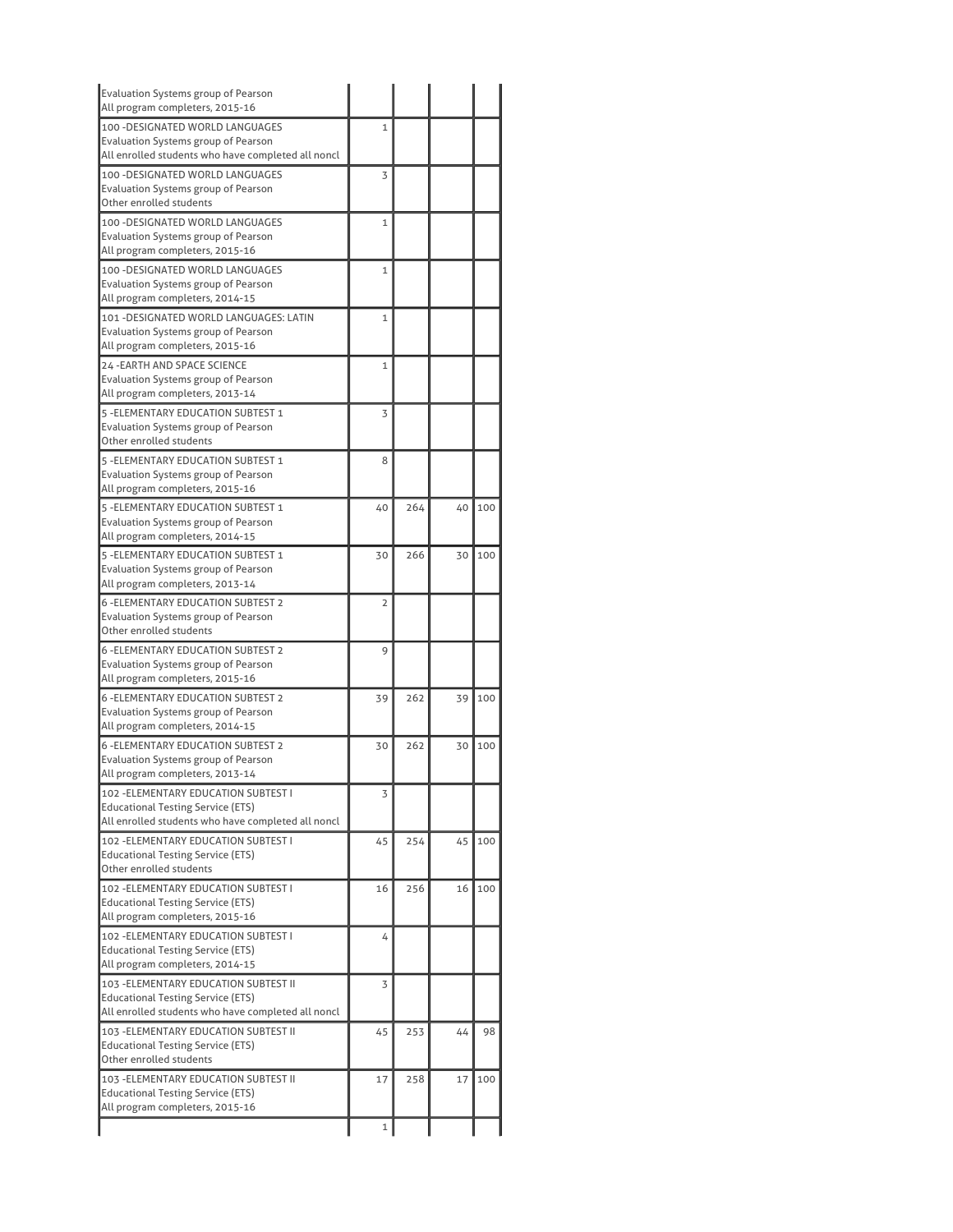| <b>Educational Testing Service (ETS)</b><br>All program completers, 2014-15                                              |                |     |    |     |
|--------------------------------------------------------------------------------------------------------------------------|----------------|-----|----|-----|
| 23 - ELEMENTARY LITERACY                                                                                                 | 1              |     |    |     |
| Evaluation Systems group of Pearson<br>All enrolled students who have completed all noncl                                |                |     |    |     |
| 23 - ELEMENTARY LITERACY                                                                                                 | 7              |     |    |     |
| <b>Evaluation Systems group of Pearson</b><br>All program completers, 2015-16                                            |                |     |    |     |
| 23 - ELEMENTARY LITERACY<br>Evaluation Systems group of Pearson                                                          | 14             | 50  | 14 | 100 |
| All program completers, 2014-15                                                                                          |                |     |    |     |
| 23 - ELEMENTARY LITERACY<br><b>Evaluation Systems group of Pearson</b>                                                   | 10             | 47  | 10 | 100 |
| All program completers, 2013-14                                                                                          |                |     |    |     |
| 22 - ELEMENTARY MATHEMATICS<br>Evaluation Systems group of Pearson<br>All enrolled students who have completed all noncl | 3              |     |    |     |
| 22 - ELEMENTARY MATHEMATICS<br>Evaluation Systems group of Pearson<br>All program completers, 2015-16                    | 15             | 46  | 15 | 100 |
| 22 - ELEMENTARY MATHEMATICS                                                                                              | 28             | 50  | 28 | 100 |
| <b>Evaluation Systems group of Pearson</b><br>All program completers, 2014-15                                            |                |     |    |     |
| <b>22 - ELEMENTARY MATHEMATICS</b>                                                                                       | 21             | 51  | 21 | 100 |
| Evaluation Systems group of Pearson<br>All program completers, 2013-14                                                   |                |     |    |     |
| 116 -ENGLISH AS AN ADDITIONAL LANGUAGE<br>Evaluation Systems group of Pearson                                            | $\mathbf{1}$   |     |    |     |
| All program completers, 2013-14                                                                                          |                |     |    |     |
| 301 - ENGLISH LANGUAGE ARTS<br>Educational Testing Service (ETS)<br>All enrolled students who have completed all noncl   | 3              |     |    |     |
| <b>20 -ENGLISH LANGUAGE ARTS</b>                                                                                         | 1              |     |    |     |
| Evaluation Systems group of Pearson                                                                                      |                |     |    |     |
| Other enrolled students                                                                                                  |                |     |    |     |
| 301 - ENGLISH LANGUAGE ARTS<br><b>Educational Testing Service (ETS)</b><br>Other enrolled students                       | 14             | 261 | 14 | 100 |
| 20 -ENGLISH LANGUAGE ARTS                                                                                                | 6              |     |    |     |
| <b>Evaluation Systems group of Pearson</b><br>All program completers, 2015-16                                            |                |     |    |     |
| 301 -ENGLISH LANGUAGE ARTS                                                                                               | 9              |     |    |     |
| Educational Testing Service (ETS)<br>All program completers, 2015-16                                                     |                |     |    |     |
| 20 - ENGLISH LANGUAGE ARTS                                                                                               | 13             | 270 | 13 | 100 |
| Evaluation Systems group of Pearson<br>All program completers, 2014-15                                                   |                |     |    |     |
| <b>20 -ENGLISH LANGUAGE ARTS</b>                                                                                         | 10             | 270 | 10 | 100 |
| Evaluation Systems group of Pearson<br>All program completers, 2013-14                                                   |                |     |    |     |
| 51 - ENGLISH LANGUAGE LEARNERS                                                                                           | 2              |     |    |     |
| <b>Evaluation Systems group of Pearson</b><br>Other enrolled students                                                    |                |     |    |     |
| 51 -ENGLISH LANGUAGE LEARNERS<br>Evaluation Systems group of Pearson                                                     | 4              |     |    |     |
| All program completers, 2015-16<br>51 - ENGLISH LANGUAGE LEARNERS                                                        | $\overline{2}$ |     |    |     |
| Evaluation Systems group of Pearson<br>All program completers, 2013-14                                                   |                |     |    |     |
| 118 - FAMILY AND CONSUMER SCIENCES                                                                                       | $\overline{2}$ |     |    |     |
| Evaluation Systems group of Pearson<br>All program completers, 2013-14                                                   |                |     |    |     |
| 41 - FAMILY AND CONSUMER SCIENCES EDUCATION<br>Evaluation Systems group of Pearson<br>All program completers, 2013-14    | 2              |     |    |     |
|                                                                                                                          | $\mathbf 1$    |     |    |     |
|                                                                                                                          |                |     |    |     |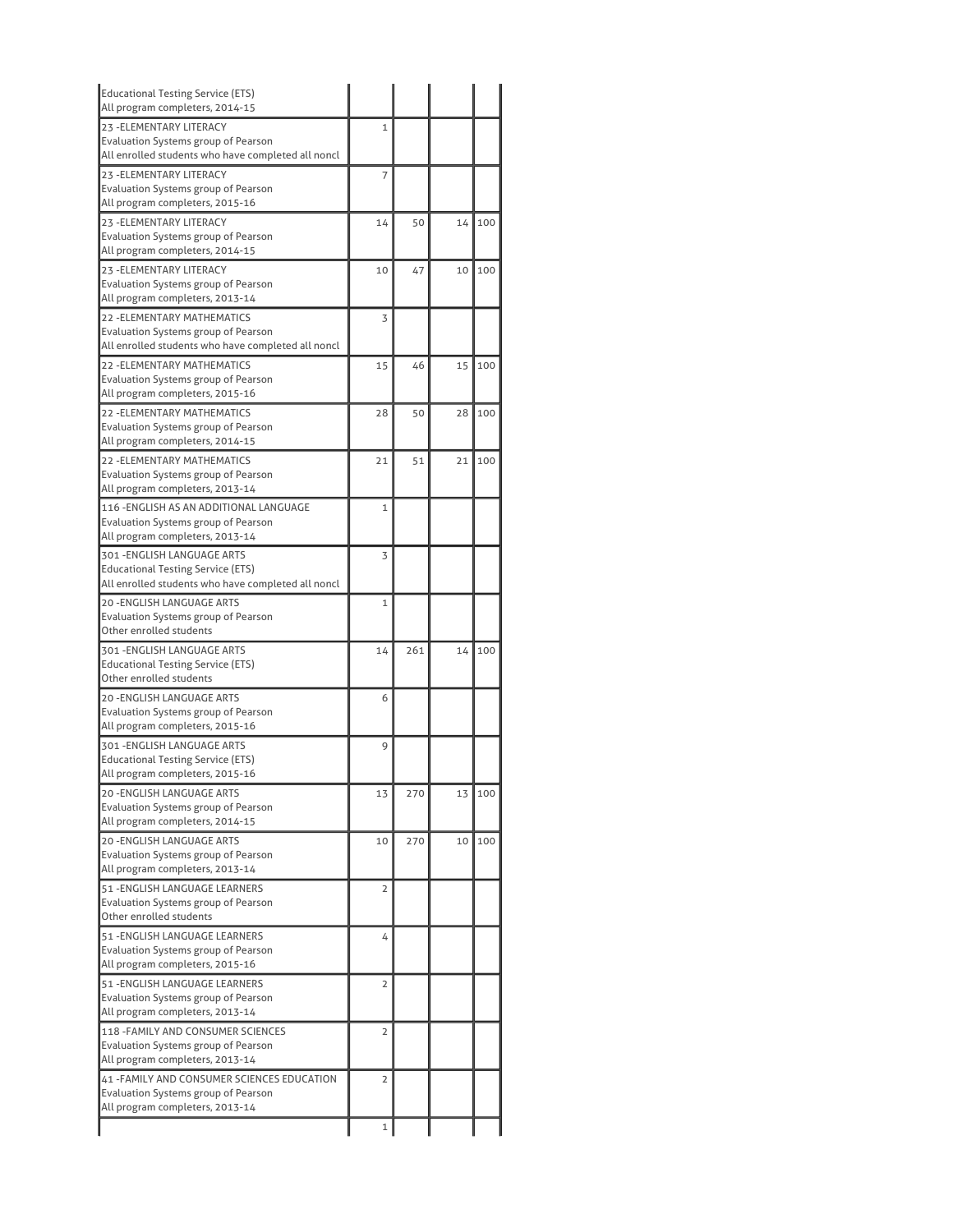| Evaluation Systems group of Pearson<br>All program completers, 2015-16                    |                |     |   |    |
|-------------------------------------------------------------------------------------------|----------------|-----|---|----|
| 29 - HEALTH/FITNESS                                                                       | 1              |     |   |    |
| Evaluation Systems group of Pearson<br>All enrolled students who have completed all noncl |                |     |   |    |
| 29 - HEALTH/FITNESS                                                                       | $\overline{2}$ |     |   |    |
| Evaluation Systems group of Pearson                                                       |                |     |   |    |
| Other enrolled students                                                                   |                |     |   |    |
| 29 - HEALTH/FITNESS<br><b>Evaluation Systems group of Pearson</b>                         | 3              |     |   |    |
| All program completers, 2015-16                                                           |                |     |   |    |
| 29 - HEALTH/FITNESS                                                                       | $\overline{2}$ |     |   |    |
| Evaluation Systems group of Pearson                                                       |                |     |   |    |
| All program completers, 2013-14                                                           |                |     |   |    |
| 27-HISTORY                                                                                | $\overline{2}$ |     |   |    |
| Evaluation Systems group of Pearson<br>All enrolled students who have completed all noncl |                |     |   |    |
| 27-HISTORY                                                                                | 11             | 263 | 9 | 82 |
| Evaluation Systems group of Pearson                                                       |                |     |   |    |
| Other enrolled students                                                                   |                |     |   |    |
| 27-HISTORY                                                                                | 6              |     |   |    |
| Evaluation Systems group of Pearson                                                       |                |     |   |    |
| All program completers, 2015-16                                                           |                |     |   |    |
| 27-HISTORY                                                                                | 5              |     |   |    |
| Evaluation Systems group of Pearson                                                       |                |     |   |    |
| All program completers, 2014-15                                                           |                |     |   |    |
| 27-HISTORY                                                                                | 7              |     |   |    |
| Evaluation Systems group of Pearson                                                       |                |     |   |    |
| All program completers, 2013-14                                                           |                |     |   |    |
| 30 - K-12 PERFORMING ARTS                                                                 | $\mathbf{1}$   |     |   |    |
| Evaluation Systems group of Pearson                                                       |                |     |   |    |
| All enrolled students who have completed all noncl                                        |                |     |   |    |
| 30 - K-12 PERFORMING ARTS                                                                 | 6              |     |   |    |
| Evaluation Systems group of Pearson                                                       |                |     |   |    |
| All program completers, 2015-16                                                           |                |     |   |    |
| 30 -K-12 PERFORMING ARTS                                                                  | 4              |     |   |    |
| Evaluation Systems group of Pearson<br>All program completers, 2014-15                    |                |     |   |    |
|                                                                                           |                |     |   |    |
| 30 - K-12 PERFORMING ARTS<br>Evaluation Systems group of Pearson                          | 5              |     |   |    |
| All program completers, 2013-14                                                           |                |     |   |    |
| 42 -LIBRARY MEDIA                                                                         | 1              |     |   |    |
| Evaluation Systems group of Pearson                                                       |                |     |   |    |
| Other enrolled students                                                                   |                |     |   |    |
| 304 - MATHEMATICS                                                                         | 7              |     |   |    |
| <b>Educational Testing Service (ETS)</b>                                                  |                |     |   |    |
| Other enrolled students                                                                   |                |     |   |    |
| 304 - MATHEMATICS                                                                         | 2              |     |   |    |
| Educational Testing Service (ETS)                                                         |                |     |   |    |
| All program completers, 2015-16                                                           |                |     |   |    |
| <b>26 -MATHEMATICS</b>                                                                    | $\mathbf{1}$   |     |   |    |
| Evaluation Systems group of Pearson                                                       |                |     |   |    |
| All program completers, 2015-16                                                           |                |     |   |    |
| <b>26 - MATHEMATICS</b>                                                                   | $\overline{2}$ |     |   |    |
| Evaluation Systems group of Pearson                                                       |                |     |   |    |
| All program completers, 2014-15                                                           |                |     |   |    |
| <b>26 -MATHEMATICS</b>                                                                    | 4              |     |   |    |
| Evaluation Systems group of Pearson<br>All program completers, 2013-14                    |                |     |   |    |
|                                                                                           |                |     |   |    |
| 203 - MIDDLE GRADES MATHEMATICS<br><b>Educational Testing Service (ETS)</b>               | 3              |     |   |    |
| Other enrolled students                                                                   |                |     |   |    |
| 203 - MIDDLE GRADES MATHEMATICS                                                           | 1              |     |   |    |
| Educational Testing Service (ETS)                                                         |                |     |   |    |
| All program completers, 2015-16                                                           |                |     |   |    |
|                                                                                           | $\mathbf 1$    |     |   |    |
|                                                                                           |                |     |   |    |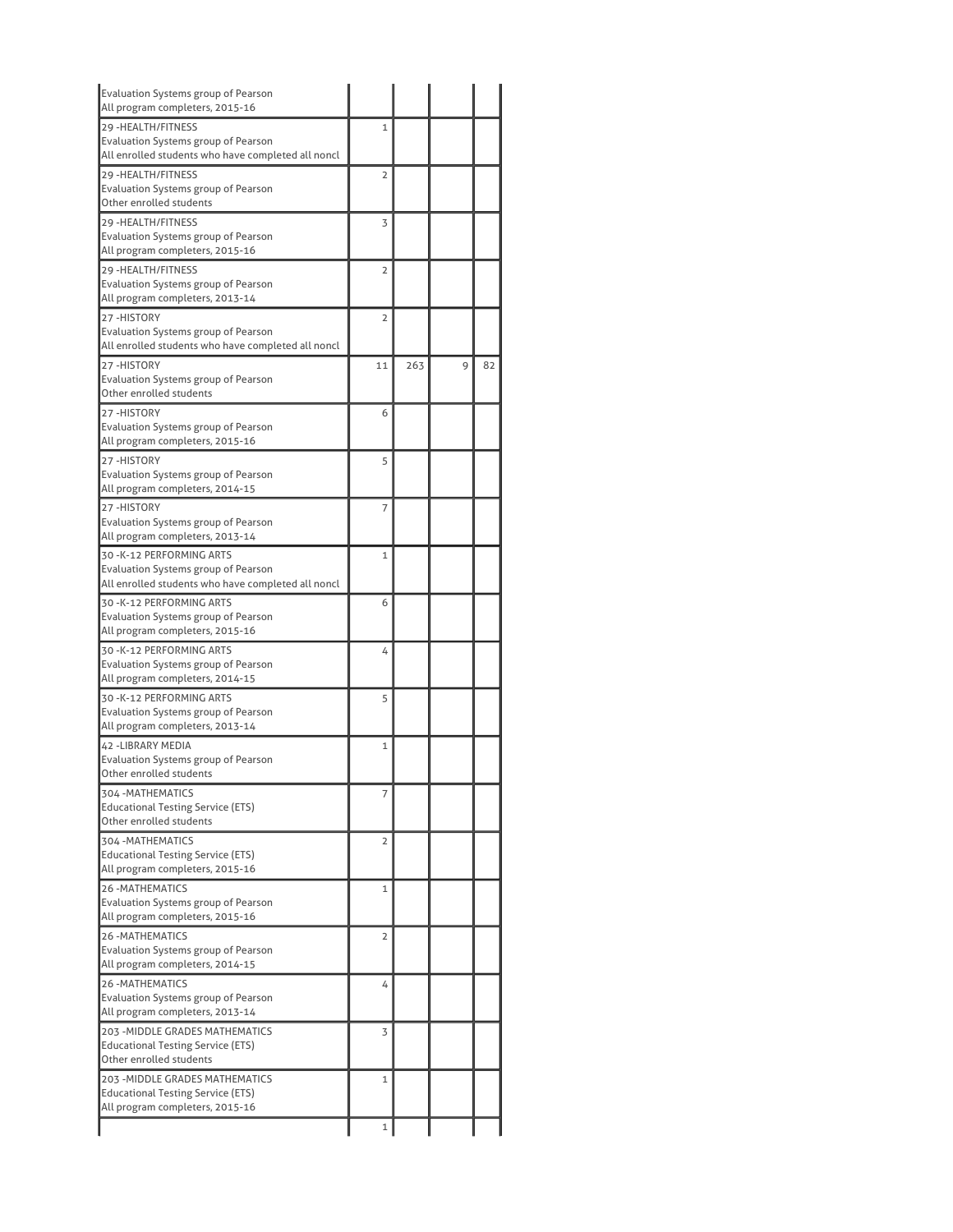| Evaluation Systems group of Pearson<br>All program completers, 2014-15                                                         |                |  |  |
|--------------------------------------------------------------------------------------------------------------------------------|----------------|--|--|
| 11 - MIDDLE LEVEL HUMANITIES SUBTEST 2<br>Evaluation Systems group of Pearson                                                  | 1              |  |  |
| All program completers, 2014-15                                                                                                |                |  |  |
| 12 - MIDDLE LEVEL MATHEMATICS<br>Evaluation Systems group of Pearson                                                           | 1              |  |  |
| All program completers, 2015-16<br>12 - MIDDLE LEVEL MATHEMATICS<br>Evaluation Systems group of Pearson                        | 3              |  |  |
| All program completers, 2014-15                                                                                                |                |  |  |
| 12 - MIDDLE LEVEL MATHEMATICS<br>Evaluation Systems group of Pearson<br>All program completers, 2013-14                        | 3              |  |  |
| 13 - MIDDLE LEVEL SCIENCE<br><b>Evaluation Systems group of Pearson</b><br>Other enrolled students                             | 1              |  |  |
| 13 - MIDDLE LEVEL SCIENCE<br>Evaluation Systems group of Pearson<br>All program completers, 2014-15                            | 3              |  |  |
| 35 - MUSIC: CHORAL<br>Evaluation Systems group of Pearson<br>All program completers, 2015-16                                   | $\overline{2}$ |  |  |
| 35 - MUSIC: CHORAL<br>Evaluation Systems group of Pearson<br>All program completers, 2014-15                                   | $\overline{2}$ |  |  |
| 35 - MUSIC: CHORAL<br><b>Evaluation Systems group of Pearson</b><br>All program completers, 2013-14                            | 4              |  |  |
| 34 - MUSIC: GENERAL<br><b>Evaluation Systems group of Pearson</b><br>Other enrolled students                                   | 4              |  |  |
| 34 - MUSIC: GENERAL<br><b>Evaluation Systems group of Pearson</b><br>All program completers, 2015-16                           | 5              |  |  |
| 34 - MUSIC: GENERAL<br>Evaluation Systems group of Pearson<br>All program completers, 2014-15                                  | 3              |  |  |
| 34 - MUSIC: GENERAL<br>Evaluation Systems group of Pearson<br>All program completers, 2013-14                                  | 5              |  |  |
| 36 - MUSIC: INSTRUMENTAL<br><b>Evaluation Systems group of Pearson</b><br>Other enrolled students                              | $\mathbf 1$    |  |  |
| 36 - MUSIC: INSTRUMENTAL<br><b>Evaluation Systems group of Pearson</b><br>All program completers, 2015-16                      | 6              |  |  |
| 36 - MUSIC: INSTRUMENTAL<br>Evaluation Systems group of Pearson<br>All program completers, 2014-15                             | 3              |  |  |
| 36 - MUSIC: INSTRUMENTAL<br>Evaluation Systems group of Pearson<br>All program completers, 2013-14                             | 4              |  |  |
| 1006 - OPI FRENCH<br>American Council on the Teaching of Foreign Langua<br>Other enrolled students                             | 1              |  |  |
| 1013 - OPI MANDARIN<br>American Council on the Teaching of Foreign Langua<br>Other enrolled students                           | $\mathbf{1}$   |  |  |
| 1018 - OPI SPANISH<br>American Council on the Teaching of Foreign Langua<br>All enrolled students who have completed all noncl | 1              |  |  |
| 1018 - OPI SPANISH<br>American Council on the Teaching of Foreign Langua                                                       | $\mathbf{1}$   |  |  |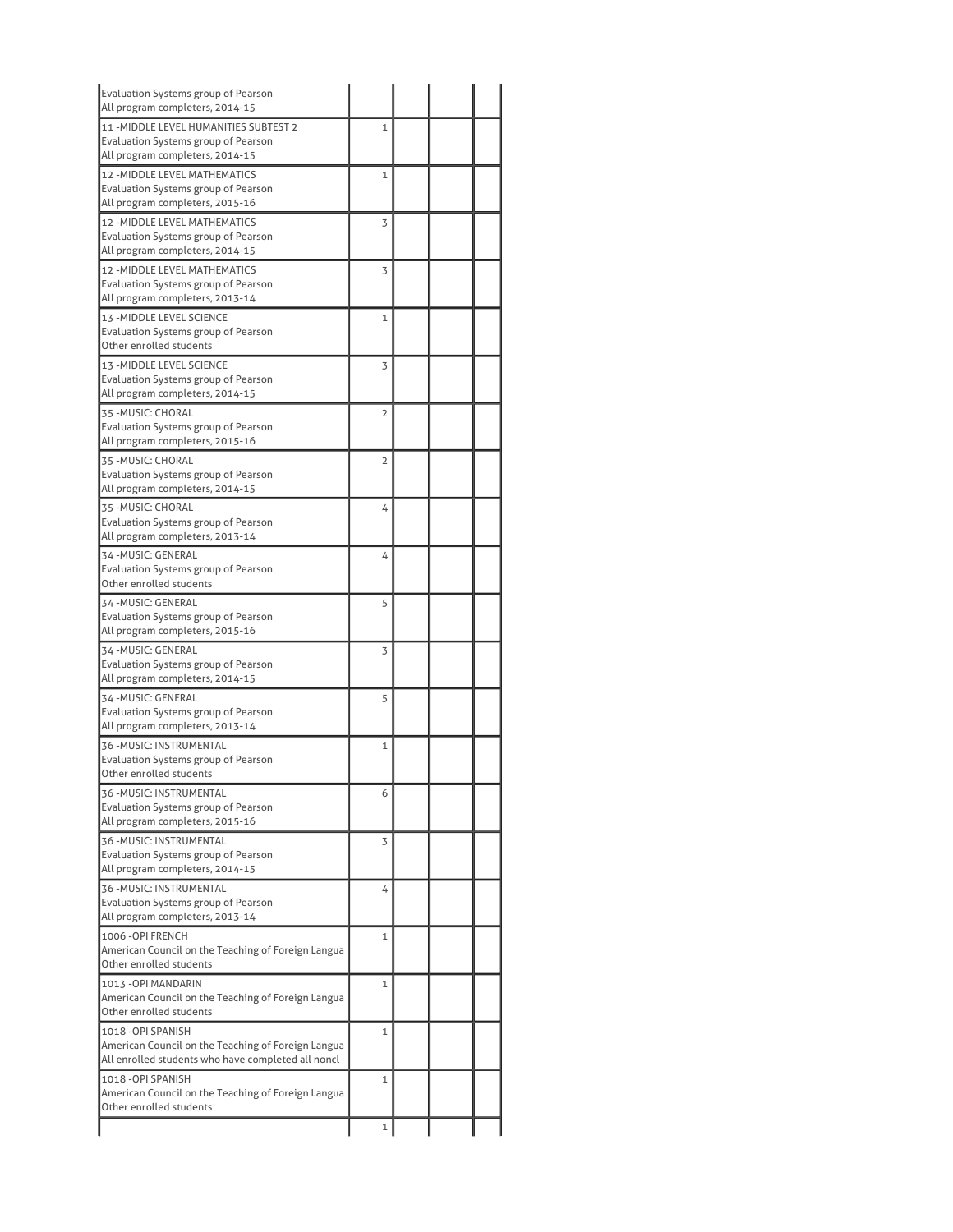| American Council on the Teaching of Foreign Langua<br>All program completers, 2014-15     |                |  |  |
|-------------------------------------------------------------------------------------------|----------------|--|--|
| 24-PHYSICAL EDUCATION                                                                     | $\overline{2}$ |  |  |
| Evaluation Systems group of Pearson                                                       |                |  |  |
| All program completers, 2015-16                                                           |                |  |  |
| 24-PHYSICAL EDUCATION                                                                     | $\overline{2}$ |  |  |
| Evaluation Systems group of Pearson                                                       |                |  |  |
| All program completers, 2013-14                                                           |                |  |  |
| 21-SCIENCE                                                                                | 1              |  |  |
| Evaluation Systems group of Pearson<br>All program completers, 2015-16                    |                |  |  |
| 21-SCIENCE                                                                                | 1              |  |  |
| Evaluation Systems group of Pearson                                                       |                |  |  |
| All program completers, 2014-15                                                           |                |  |  |
| 21-SCIENCE                                                                                | 5              |  |  |
| Evaluation Systems group of Pearson                                                       |                |  |  |
| All program completers, 2013-14                                                           |                |  |  |
| 7 - SECONDARY ENGLISH - LANGUAGE ARTS                                                     | 9              |  |  |
| Evaluation Systems group of Pearson<br>All program completers, 2015-16                    |                |  |  |
| 7 - SECONDARY ENGLISH - LANGUAGE ARTS                                                     | 8              |  |  |
| Evaluation Systems group of Pearson                                                       |                |  |  |
| All program completers, 2014-15                                                           |                |  |  |
| 7 -SECONDARY ENGLISH - LANGUAGE ARTS                                                      | 5              |  |  |
| Evaluation Systems group of Pearson                                                       |                |  |  |
| All program completers, 2013-14                                                           |                |  |  |
| 10 - SECONDARY HISTORY - SOCIAL STUDIES                                                   | $\mathbf{1}$   |  |  |
| Evaluation Systems group of Pearson<br>All enrolled students who have completed all noncl |                |  |  |
|                                                                                           |                |  |  |
| 10 - SECONDARY HISTORY - SOCIAL STUDIES<br>Evaluation Systems group of Pearson            | 6              |  |  |
| All program completers, 2015-16                                                           |                |  |  |
| 10 - SECONDARY HISTORY - SOCIAL STUDIES                                                   | 4              |  |  |
| Evaluation Systems group of Pearson                                                       |                |  |  |
| All program completers, 2014-15                                                           |                |  |  |
| 10 - SECONDARY HISTORY - SOCIAL STUDIES                                                   | 4              |  |  |
| Evaluation Systems group of Pearson                                                       |                |  |  |
| All program completers, 2013-14                                                           |                |  |  |
| <b>8 - SECONDARY MATHEMATICS</b>                                                          | 3              |  |  |
| Evaluation Systems group of Pearson<br>All program completers, 2015-16                    |                |  |  |
| 8-SECONDARY MATHEMATICS                                                                   | 2              |  |  |
| Evaluation Systems group of Pearson                                                       |                |  |  |
| All program completers, 2014-15                                                           |                |  |  |
| 8-SECONDARY MATHEMATICS                                                                   | 4              |  |  |
| Evaluation Systems group of Pearson                                                       |                |  |  |
| All program completers, 2013-14                                                           |                |  |  |
| 9 - SECONDARY SCIENCE                                                                     | $\overline{2}$ |  |  |
| <b>Evaluation Systems group of Pearson</b><br>All program completers, 2015-16             |                |  |  |
| <b>9 - SECONDARY SCIENCE</b>                                                              |                |  |  |
| Evaluation Systems group of Pearson                                                       | 1              |  |  |
| All program completers, 2014-15                                                           |                |  |  |
| <b>9 - SECONDARY SCIENCE</b>                                                              | 4              |  |  |
| Evaluation Systems group of Pearson                                                       |                |  |  |
| All program completers, 2013-14                                                           |                |  |  |
| 28 - SOCIAL STUDIES                                                                       | $\mathbf{1}$   |  |  |
| Evaluation Systems group of Pearson                                                       |                |  |  |
| All enrolled students who have completed all noncl                                        |                |  |  |
| <b>28 - SOCIAL STUDIES</b>                                                                | 8              |  |  |
| Evaluation Systems group of Pearson<br>Other enrolled students                            |                |  |  |
| <b>28 - SOCIAL STUDIES</b>                                                                | 4              |  |  |
| Evaluation Systems group of Pearson                                                       |                |  |  |
| All program completers, 2015-16                                                           |                |  |  |
|                                                                                           | 4              |  |  |
|                                                                                           |                |  |  |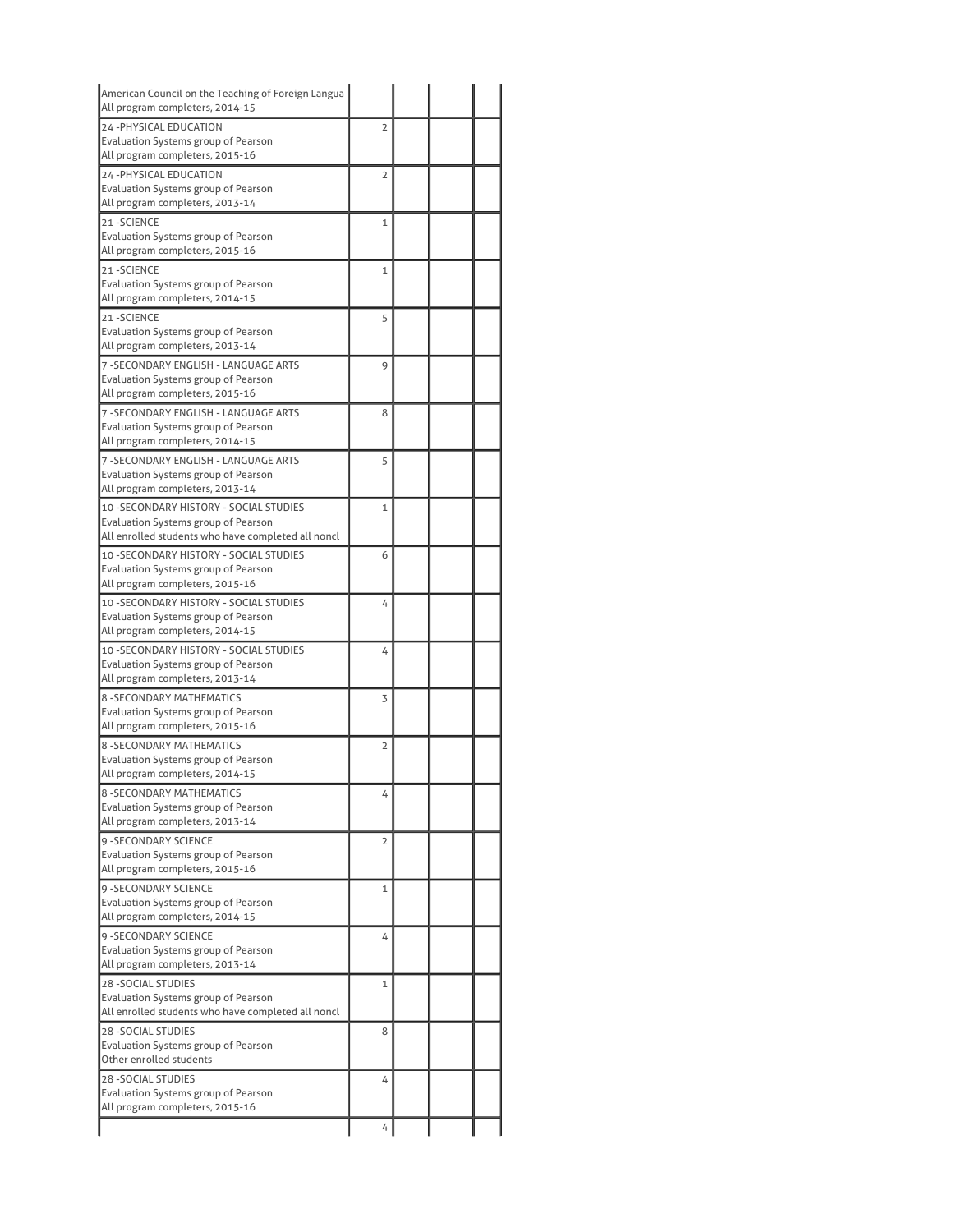| <b>Evaluation Systems group of Pearson</b><br>All program completers, 2014-15                            |                |     |    |     |
|----------------------------------------------------------------------------------------------------------|----------------|-----|----|-----|
| <b>28 - SOCIAL STUDIES</b>                                                                               | 5              |     |    |     |
| Evaluation Systems group of Pearson<br>All program completers, 2013-14                                   |                |     |    |     |
| <b>70 - SPECIAL EDUCATION</b><br>Evaluation Systems group of Pearson                                     | 7              |     |    |     |
| Other enrolled students                                                                                  |                |     |    |     |
| <b>70 -SPECIAL EDUCATION</b><br>Evaluation Systems group of Pearson                                      | 16             | 262 | 16 | 100 |
| All program completers, 2015-16                                                                          |                |     |    |     |
| <b>25 -SPECIAL EDUCATION</b><br>Evaluation Systems group of Pearson<br>All program completers, 2015-16   | 16             | 47  | 16 | 100 |
| 25 - SPECIAL EDUCATION                                                                                   | 13             | 48  | 13 | 100 |
| Evaluation Systems group of Pearson<br>All program completers, 2014-15                                   |                |     |    |     |
| <b>70 -SPECIAL EDUCATION</b>                                                                             | 14             | 264 | 14 | 100 |
| Evaluation Systems group of Pearson                                                                      |                |     |    |     |
| All program completers, 2014-15                                                                          |                |     |    |     |
| 70 - SPECIAL EDUCATION<br>Evaluation Systems group of Pearson                                            | 5              |     |    |     |
| All program completers, 2013-14                                                                          |                |     |    |     |
| 25 - SPECIAL EDUCATION                                                                                   | 5              |     |    |     |
| <b>Evaluation Systems group of Pearson</b>                                                               |                |     |    |     |
| All program completers, 2013-14                                                                          |                |     |    |     |
| <b>32 - THEATRE ARTS</b>                                                                                 | $\mathbf{1}$   |     |    |     |
| Evaluation Systems group of Pearson                                                                      |                |     |    |     |
| Other enrolled students                                                                                  |                |     |    |     |
| 32 - THEATRE ARTS                                                                                        | $\mathbf{1}$   |     |    |     |
| Evaluation Systems group of Pearson<br>All program completers, 2014-15                                   |                |     |    |     |
| <b>32 - THEATRE ARTS</b>                                                                                 | $\overline{2}$ |     |    |     |
| Evaluation Systems group of Pearson                                                                      |                |     |    |     |
| All program completers, 2013-14                                                                          |                |     |    |     |
| 33 - VISUAL ARTS                                                                                         | 7              |     |    |     |
| Evaluation Systems group of Pearson                                                                      |                |     |    |     |
| Other enrolled students                                                                                  |                |     |    |     |
| <b>28 - VISUAL ARTS</b><br>Evaluation Systems group of Pearson                                           | $\mathbf{1}$   |     |    |     |
| All program completers, 2013-14                                                                          |                |     |    |     |
| 33 - VISUAL ARTS                                                                                         | 1              |     |    |     |
| <b>Evaluation Systems group of Pearson</b>                                                               |                |     |    |     |
| All program completers, 2013-14                                                                          |                |     |    |     |
| 29 - WORLD LANGUAGE                                                                                      | 1              |     |    |     |
| Evaluation Systems group of Pearson                                                                      |                |     |    |     |
| All enrolled students who have completed all noncl                                                       |                |     |    |     |
| 29 - WORLD LANGUAGE<br><b>Evaluation Systems group of Pearson</b>                                        | 1              |     |    |     |
| All program completers, 2014-15                                                                          |                |     |    |     |
| 2002 - WPT CHINESE                                                                                       | 1              |     |    |     |
| American Council on the Teaching of Foreign Langua                                                       |                |     |    |     |
| Other enrolled students                                                                                  |                |     |    |     |
| 2005 - WPT FRENCH                                                                                        | 1              |     |    |     |
| American Council on the Teaching of Foreign Langua                                                       |                |     |    |     |
| Other enrolled students                                                                                  |                |     |    |     |
| 2015 - WPT SPANISH                                                                                       | 1              |     |    |     |
| American Council on the Teaching of Foreign Langua<br>All enrolled students who have completed all noncl |                |     |    |     |
| 2015 - WPT SPANISH                                                                                       | 1              |     |    |     |
| American Council on the Teaching of Foreign Langua                                                       |                |     |    |     |
| Other enrolled students                                                                                  |                |     |    |     |
| 2015 - WPT SPANISH                                                                                       | 1              |     |    |     |
| American Council on the Teaching of Foreign Langua                                                       |                |     |    |     |
| All program completers, 2014-15                                                                          |                |     |    |     |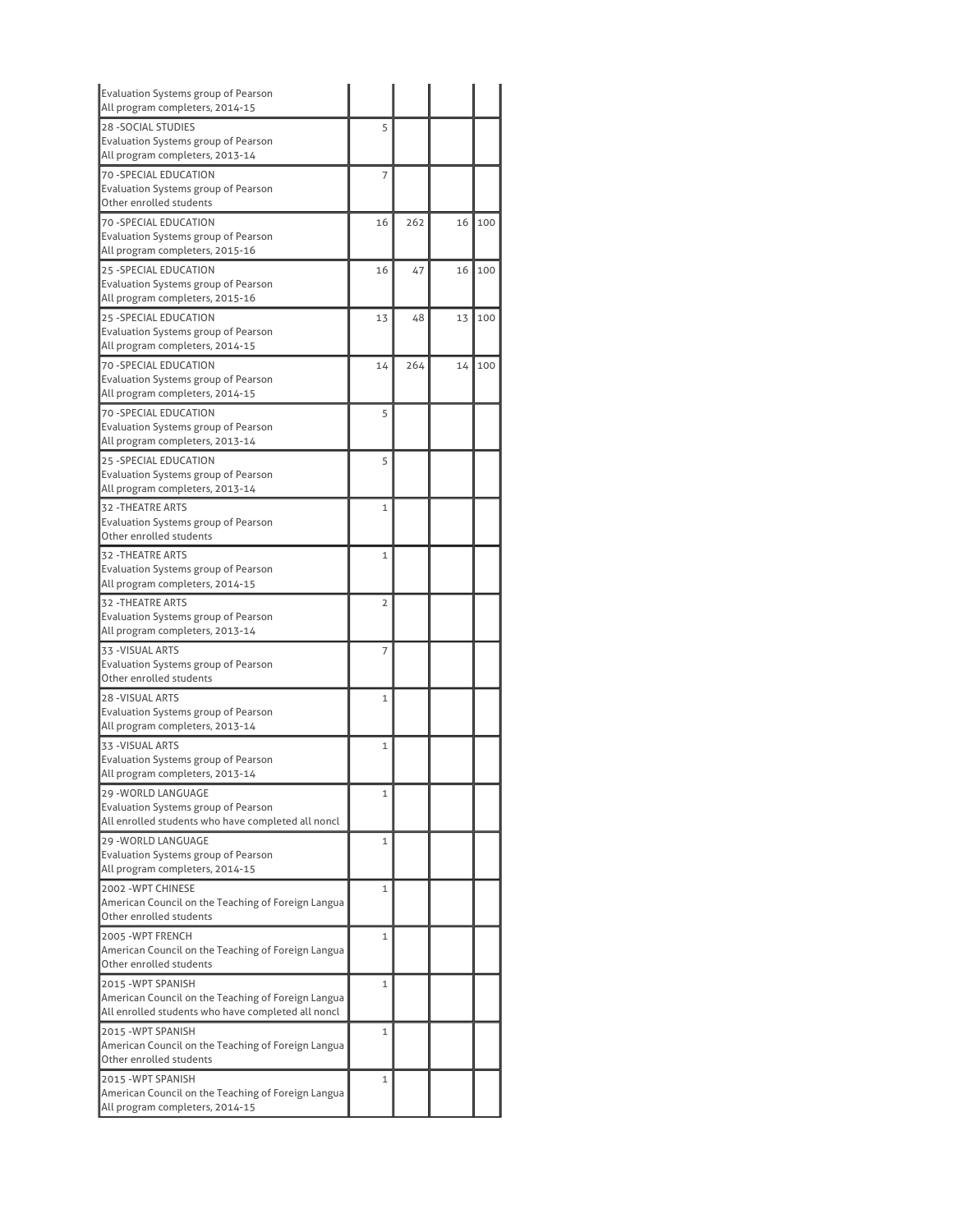#### Section III Summary Pass Rates

| Group                                              | taking<br>tests | Number Number Pass<br>passing  <br>tests | rate<br>(% ) |
|----------------------------------------------------|-----------------|------------------------------------------|--------------|
| All enrolled students who have completed all noncl | 23              | 22                                       | 96           |
| Other enrolled students                            | 179             | 172                                      | 96           |
| All program completers, 2015-16                    | 188             | 188                                      | 100          |
| All program completers, 2014-15                    | 219             | 219                                      | 100          |
| All program completers, 2013-14                    | 191             | 191                                      | 100          |

# Section IV Low-Performing

Provide the following information about the approval or accreditation of your teacher preparation program.

Is your teacher preparation program currently approved or accredited? Yes

If yes, please specify the organization(s) that approved or accredited your program: State

Is your teacher preparation program currently under a designation as "low-performing" by the state (as per section 207(a) of the HEA of 2008)? No

# Section V Use of Technology

Provide the following information about the use of technology in your teacher preparation program. Please note that choosing 'yes' indicates that your teacher preparation program would be able to provide evidence upon request.

### Does your program prepare teachers to:

- $\cdot$  integrate technology effectively into curricula and instruction
- Yes
- $\cdot$  use technology effectively to collect data to improve teaching and learning
- Yes
- use technology effectively to manage data to improve teaching and learning Yes
- use technology effectively to analyze data to improve teaching and learning
- Yes

Provide a description of the evidence that your program uses to show that it prepares teachers to integrate technology effectively into curricula and instruction, and to use technology effectively to collect, manage, and analyze data in order to improve teaching and learning for the purpose of increasing student academic achievement. Include a description of the evidence your program uses to show that it prepares teachers to use the principles of universal design for learning, as applicable. Include planning activities and a timeline if any of the four elements listed above are not currently in place.

We expect our candidates to use technology throughout the program. They are involved in using a variety of technologies to complete their work for courses. These include search engines, various blogging tools, word processors, spreadsheets, discussion groups, listserves, and a variety of other web 2.0 and computer-based technologies.

Our faculty also model the incorporation of various technologies into coursework. As mentioned above, students are regularly engaged in assignments that require them to use technology. They also see technology used on a regular basis. Document projectors, Internet projections, a variety of animations, as well as smartboards, and other technologies are routinely used in classes they take.

Since our students take many of their courses while embedded in the internship placement, they have an immediate opportunity to apply the technology they use in completing university coursework as well as what they are taught in their specific technology course.

# Section VI Teacher Training

Provide the following information about your teacher preparation program. Please note that choosing 'yes' indicates that your teacher preparation program would be able to provide evidence upon request.

Does your program prepare general education teachers to:

- $\cdot$  teach students with disabilities effectively
- Yes
- $\cdot$  participate as a member of individualized education program teams
- Yes Yes
- $\cdot$  teach students who are limited English proficient effectively

Provide a description of the evidence your program uses to show that it prepares general education teachers to teach students with disabilities effectively, including training related to participation as a member of individualized education program teams, as defined in section 614(d)(1)(B) of the *Individuals with* Disabilities Education Act, and to effectively teach students who are limited English proficient. Include planning activities and a timeline if any of the three elements listed above are not currently in place.

While multiple courses required students to be able to differentiate instructional strategies to work with a range of learners, undergraduate and graduate programs include specific courses that overtly address working with students with disabilities and limited English Proficiency. At the undergraduate level, EDU 2300, Diversity